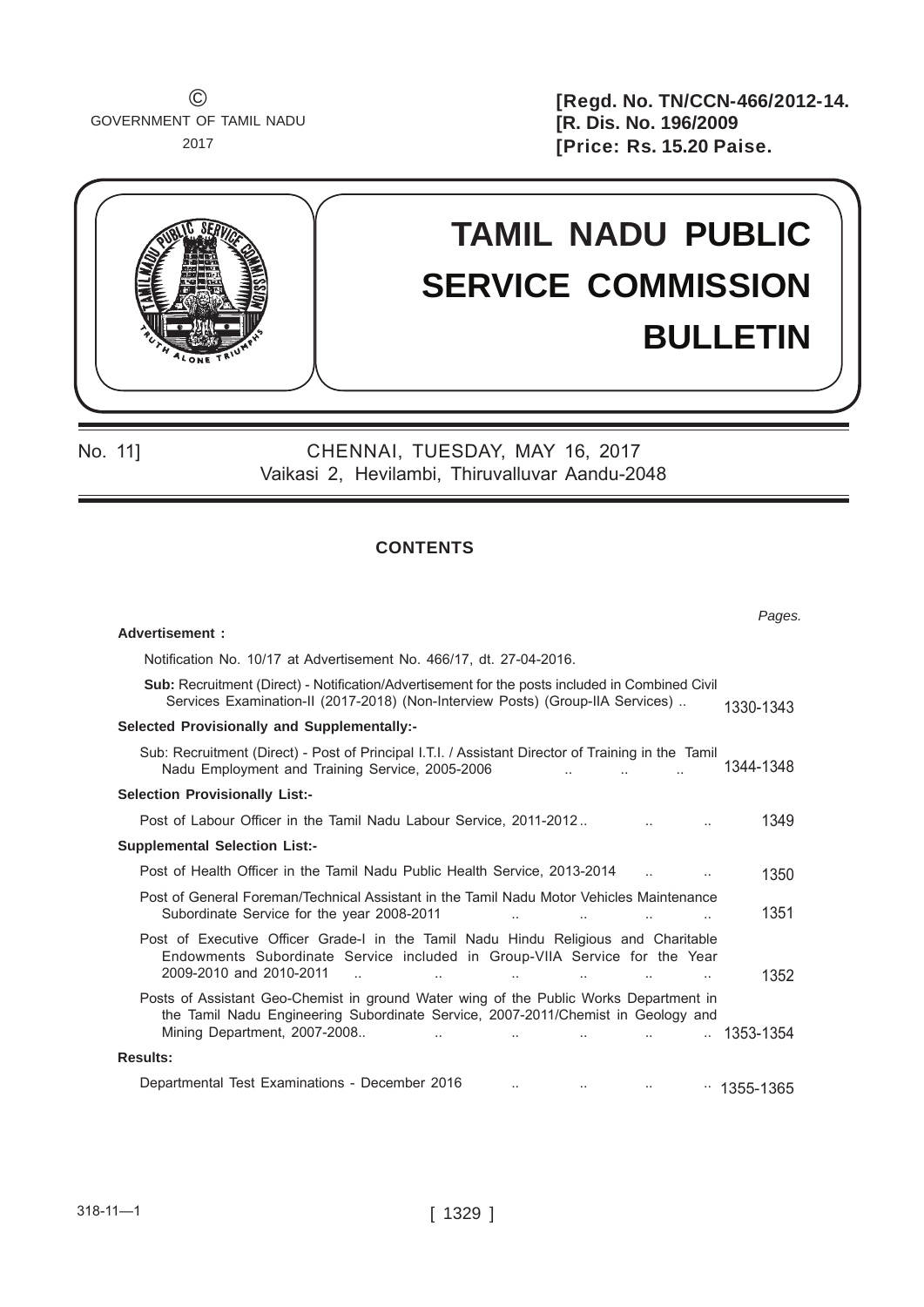# **DEPARTMENTAL EXAMINATIONS DECEMBER 2016** SECOND CLASS LANGUAGE TEST (FULL TEST) PART 'A' WRITTEN EXAMINATION AND VIVA VOCE PARTS 'B' 'C' AND 'D' (TEST CODE NO.001) DATE OF WRITTEN EXAMINATION: 23.12.2016 FN **DATE OF VIVA VOCE** CHENNALCENTRE-11 05 2017 EN & AN VELLORE CENTRE: 09.05.2017 FN & AN & 10.05.2017 FN ONLY COIMBATORE CENTRE: 09.05.2017 FN & AN & 10.05.2017 FN ONLY MADURAI CENTRE: 09.05.2017 FN & AN & 10.05.2017 FN ONLY NAGERCOIL CENTRE : 03.05.2017 FN & AN & 04.05.2017 FN & AN KRISHNAGIRI CENTRE : 05.05.2017 FN & AN & 06.05.2017 FN & AN

THE FOLLOWING CANDIDATES ARE DECLARED TO HAVE PASSED THE TEST UNDER WHICH THEIR NAMES APPEAR

THE REGISTER NUMBER, NAME, DESIGNATION AND ADDRESS OF THE SUCCESSEUL CANDIDATES ARE PRINTED AGAINST FACH CENTRE. THE

REGISTER NUMBER OF UNSUCCESSFUL CANDIDATES AND ABSENTEES HAVE ALSO BEEN PUBLISHED AT THE END OF THIS LIST.

NOTE: REQUEST FROM UNSUCCESSFUL CANDIDATES FOR INFORMATION AS TO THE CAUSE OF FAILURE OR FOR REVALUATION OF THEIR ANSWER

BOOKS WILL NOT BE COMPLIED WITH

THIRU/TMT/SELVI

### LIST OF REGISTER NUMBER OF PASSED CANDIDATES

#### **CHENNAI**

#### CHENNAL-Contd

TATABAD, COIMBATORE. PINCODE:641012

- ABRAHAM G ZONAL OFFICE VIII, CORPORATION OF 001708 MARY K NO 12 10TH LANF ANJANEYA NAGAR 000015 CHENNAI, 36B, PULLAAVENUE SHENOY NAGAR, CHENNAI ROYAPURAM, CHENNAI - PINCODE:600013 PINCODE:600030 MOHAMED HUSSAINSHA 1/12 MARAIKKAYARPATTINAM 001755 ANITA INDU M J4.POLICE OFFICERS COLONY. 2ND MARINE FISHERIES POST RAMANATHAPURAM DT 000153 STREET, BHARATHI AVENUE, KOTTUR, CHENNAI PINCODE:623520 PINCODE:600085 PRASANNA KUMARLD NO:5/2 1ST STREET KAMARAJ 002205 NAGAR, KORUKKUPET, CHENNAI PINCODE:600021 000165 ANITHA F 3/450 MEDAVAKKAM MAIN ROAD NEAR ROSE NAGAR KOVILAMBAKKAM CHENNAL PINCODE:600129 NO.17, T.V.K 2ND LINK ROAD 002207 PRASANNA V THIRUVALLUVAR KODUNGAIVUR **NAGAR** 000397 BEETA JUDIO. M VGN LA PARISIENNE. BLOCK1 - 4F NOI AMBUR CHENNAL PINCODE 600037 PINCODE:600118 000421 BHUVANESWARI. B. J C-4, ALSA CRESCENT, ALSA 002222 PREFULLA P R 2/648, A4-GB, SARVAYA, 3RD MAIN RD, RIVERVIEW ENCLAVE MANAPAKKAM, CHENNAI GARDEN 72, HARRINGTON ROAD, CHEPET, CHENNAI PINCODE:600031 PINCODE:600125 ROOM NO.137, LADIES HOSTEL PSG 002516 RANGANATHAN VENKATRAMAN D FLAT B2, ALMA 000431 BINDU.G APARTMENTS, ENGINEERS AVENUE, UNMAI NAGAR, S HOSPITAL, PSG IMSR, PEELAMED COIMBATORE PINCODE:641004 KOLATHUR, KOVILAMBAKKAM PINCODE:600117 DEEPAK P NO 18/21 NEHRUJI NAGAR FIFTH STREET 000542 002604 RIYA.K D/2 SIGNAL GC CRPF CAMPUS AVADI .CHENNAI THIRD CROSS ARAKONAM PINCODE:631001 PINCODE:600065 002652 SALIN M FLAT NO.12A, LIG, 2ND AVENUE 1ST CROSS 000564 DEVI JAYASEELA G B NO. 27. CHIDAMBARANATHAN ST. STREET. INDIRA NAGAR ADYAR, CHENNAI ANJANEYAR NAGAR, ROYAPURAM, CHENNAI PINCODE:600013 PINCODE:600020 PLOT NO 13 GAYATHRI NAGAR 003126 SIVANESAN K R NO 2 VADAMALAI STREET VEPERY 000629 DINESH G CHENNAL PINCODE 600007 KAMARAJAPURAM CHENNAI PINCODE:600073 003223 SRUTHI H. GOVERNMENT HOSPITAL ROYAPETTAH GEETHA LAKSHMI N NO.29/2114, JEEVAN BHEEMA 000775 NAGAR ANNA NAGAR WEST EXTENSION CHENNAI CHENNAI PINCODE:600014 PINCODE:600101 003358 SUNITA C D2 FLAT SRINIDHI APTS 16A GIRI ROAD T.NAGAR CHENNAI PINCODE:600017 20/5. THIRU-VI-KA STREET GURUPRASAD K 000870 AYANAVARAM CHENNAI PINCODE:600023 THE IASREE A 255/C 1ST MURUGAN STREET NEAR PWD 003475 OFFICE TIRLITANI PINCODE 631209 001147 KALAIVANI V. T.N.GOVT. MULTISUPER SPECIALITY HOSPITAL OMANDURAR ESTATE CHENNAL 003499 THIMMARAI  $\mathsf{T}$ KUDUMAKKANAPPALLI VILL PINCODE:600002 UDDANAPPALLI POST SHOOLAGIRI TK PINCODE:635119 KAVIN A W-140 (SIDE PORTION) 4TH STREET, PARK 001325 COIMRATORE ROAD ANNA NAGAR WEST EXTENSION PINCODE:600101 001592 MALAYADRI C. NO.19, 10TH LANE, ANJANEYA NAGAR, 003913 ANITA CHRISTINA D COIMBATORE HOUSING UNIT
- ROYAPURAM CHENNAI PINCODE:600013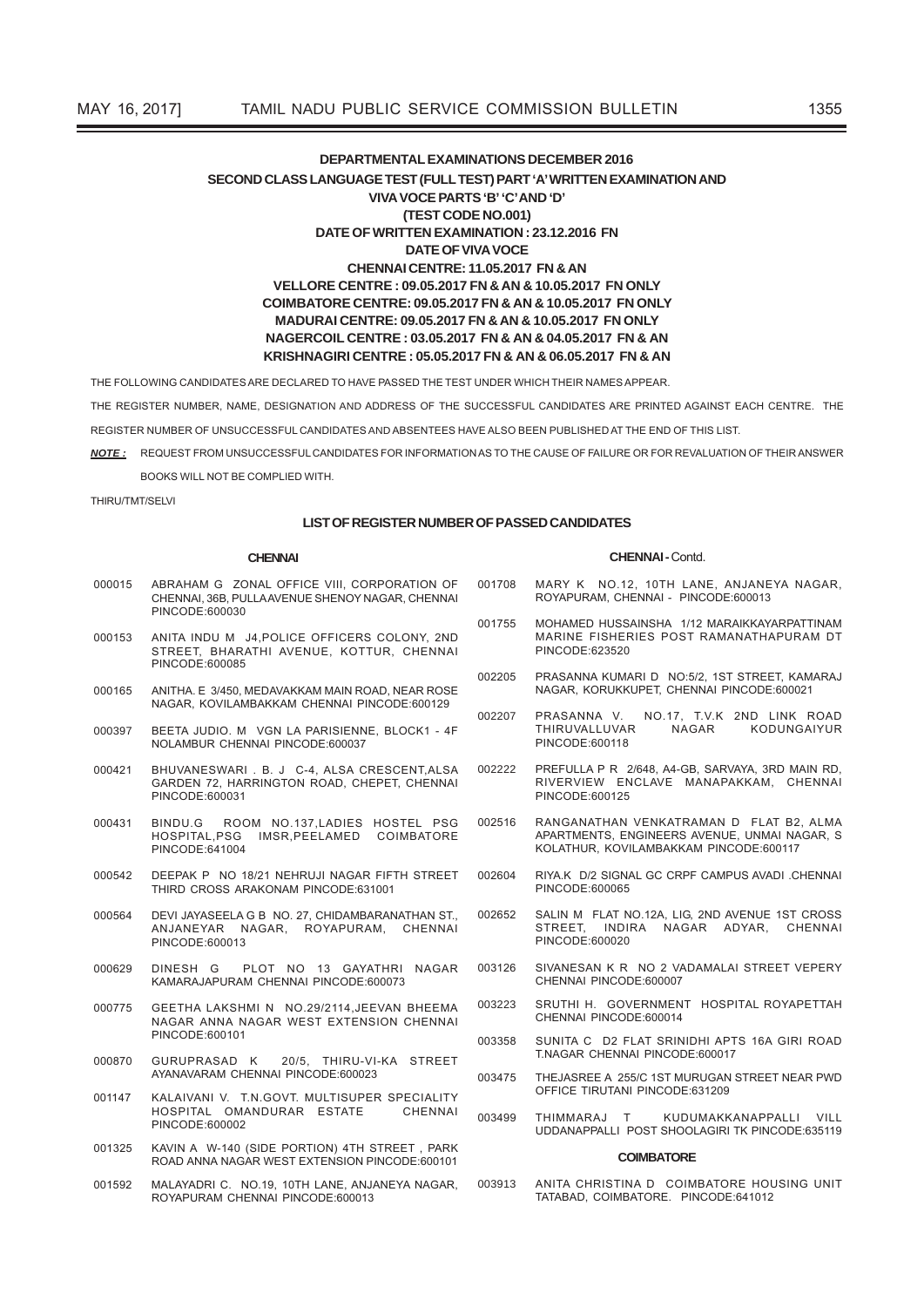# DEPARTMENTAL EXAMINATIONS DECEMBER 2016

### SECOND CLASS LANGUAGE TEST (FULL TEST) PART 'A' WRITTEN EXAMINATION AND **VIVA VOCE PARTS 'B' 'C' AND 'D'**

#### **LIST OF REGISTER NUMBER OF PASSED CANDIDATES - Contd.**

#### **COIMBATORE - Contd.**

- 004066 DHEENADHAYALAN.M 18, PONGIAMMAL NAGAR, KAVUNDAMPALAYAM, COIMBATORE PINCODE:641030
- 004122 GEETHA RAJAGOPALAN 6/196-D, BEHIND NATHAN COMPLEX KASAKARANOOR SALEM DISTRICT PINCODE:636005
- 004208 JERRY JEAN 75/86 PALANISAMY ROAD K.K.PUDUR COIMBATOE PINCODE 641038
- LAXMI.J.T C-24 V.O.C NAGAR GANAPATHY COIMBATORE 004361 PINCODE:641006
- RAGESH RAVI O/O THE DY.DIRECTOR OF TOWN & 004642 COUNTRY PLANNING DR. NANJAPPA RD. COIMBATORE REGION.COIMBATOR PINCODE:641018
- RAGI KRISHNAN F 308, GARDEN CREST OPP, ALVERNIA  $004643$ MATRIC SCHOOL RAMANATHAPURAM, COIMBATORE PINCODE:641045
- SATHISHAKUMAR K 11/4C SHELTERS APARTMENT KK 004816 PUDUR ROAD KOVILMEDU VELANDIPALAYAM COIMBATORE PINCODE:641024
- SREELAKSHMY M DEPARTMENT OF GEOGRAPHY 004931 NIRMALA COLLEGE FOR WOMEN REDEIELDS COIMBATORE PINCODE:641018

#### CUDDALORE

MONISHA VENKATESH INTEGRATED CHILD DEV OFFICE 005617 OLD COLLECTORATE BUILDING CUDDALORE PINCODE:607001

#### **DHARMAPURI**

- DIVYA SELVARAJLI ARMO OUARTERS GOVT 006272 DHARMAPURI MEDICAL COLLEGE PINCODE 636701
- HARSHA JOSE STAFF NURSE HARUR GOVERNMENT 006319 HOSPITAL HARUR TALUK PINCODE 636903
- MADHAVI LATHA R W/O VENKATACHALAPATHY G 21 AV 006440 SUBBUCHETTY STREET KARIMANGALAM-PO&TK PINCODE:635111
- MEGHALA V ODASALPATTI PO PAPPIREDDIPATTI TK 006485 DHARMAPURLDT PINCODE:635303
- SHRUTHI MS 14, ANJANEYAR KOIL STREET, BAZAAR 006765 POST, DHARMAPURI PINCODE:636701

### **ERODE**

- 007864 KARTHIK.S KARTHIK.S S/O C.SUBRAMANYA, TEA HOSUR ROAD.1ST CROSS, THALAVADI(PO), SATHY PINCODE:638461
- MAHADEVASWAMY.C S/O CHIKKAMADAPPA DOORNO.3/ 007956 AMBEDKAR STREET.THALAVADI(V&P) 145 THALAVADI(TK) PINCODE:638461
- 007957 MAHADEVASWAMY.M S/O MADAPPA,DOOR NO.3/148 AMBEDKAR STREET, THALAVADI (V&P) THALAVADI (TK) ERODE(DT) PINCODE:638461
- 007958 MAHADEVI K D/O KUNNARASA SINGANAPURAM PANAKAHALLI (PO) THALAVADI (TK) PINCODE:638461
- MAHESHA R S/O RANGAIAH HIRIPURAM VILLAGE 007963 DODDGAJANUR POST THALAVADI TK ERODE DIST PINCODE:638461

#### **ERODE-Contd**

- MALLIKARJUNASWAMY S S/O SHANKARAPPA PALAYAM 007987 VILLAGE PANAKAHALLI PO THALAVADI TK ERODE DIST PINCODE:638461
- PAVANKUMAR P S/O PUTTARAJU DNO 3/12 KODIPURAM 008117 VILLAGE THALAMALAI P THALAVADI TK ERODE DIST PINCODE:638461
- RACHASETTY.S S/O SIDDASETTY, DOOR NO.228 008169 BYNAPURAM, CHIMATAHALLI(POST) THALAVADI(TK) ERODE(DT) PINCODE:638461
- RANGASWAMY R S/O RANGAIAH HIRIPURAM VILLAGE 008219 DODDAGAJANUR POST THALAVADI TK ERODE DIST PINCODE:638461
- SANGEETHA.M GA2 LOTUS RESIDENCY MARUTHI 008269 NAGAR. THINDAL ERODE PINCODE:638012
- 008425 SRINIVASA M  $S/O$ MAHADEAVASHETTY BYNAPURAM, CHIMATAHALLI (POST) THALAVADI(TK) PINCODE:638461
- VIRUPAKSHA G. S/O GURUSIDDAPPA, IGGALORE<br>CHIKKAHALLI (POST) THALAVADI (TK) ERODE (DT) 008582 PINCODE:638461
- VISHAKANTASWAMY P 1/24 NETHAJI CIRCLE THALAVADI 008583 TK FRODE DIST PINCODE 638461
- VISHNU KUMAR R 6/56 VIP NAGAR. 4TH MAIN STREET. 008584 PUTHUR, PERUNDURAI-RS (POST), ERODE,TN PINCODE:638052

### **KANCHEEPURAM**

- **DHANALAKSHMLS** 26 AMRETHKER STREET 008750 PATHUVANCHERI KANCHIPURAM PINCODE:600073
- 008765 DIVYA P NO:4.BHARATHIYAR **STREET** RAMALINGANAGAR, MADIPAKKAM CHENNAI PINCODE:600091
- 008785 FATHIMA ZEHRA RAZVIN H BLOCK NO-A1, FLAT NO-2, DABC, ACACIA, MEDAVAKKAM-MAMBAKKAM ROAD, MAMBAKKAM, CHENNAI PINCODE:600127
- 008797 GAYATHRI N E-14 SYNDICATE RESIDENCY, DR.THOMAS ROAD 1 ST STREET, T.NAGAR, CHENNAI PINCODE:600017
- JAYASHREE.N 3. PALLAVAN 008881 STREET.  $J.V.S$ NAGAR MUDALIARPET PUDUCHERRY PINCODE:605004
- NIRMALA A NO:15 CHAKRAPANI STREET N.G.O COLONY 009119 GUDUVANCHERI POST, KPM-DIST PINCODE:603202
- REKHA R NO 4113 LIG-LPLOT CHURCH BACKSIDE 009263 MATHUR CHENNAI PINCODE:600068

#### **MADLIPAL**

- 010229 ARCHANA CHANDRASEKAR NO 21/A, SKANDA NIVAS GANESH NAGAR SAMBAKULUM K PUDUR, MADURAI PINCODE:625007
- PRASHANTH KANNAN E 18/1 FENNER NAGAR 3RD 010898 STREET HMS COLONY MADURAI PINCODE:625016
- TAMILMANI M GOVT.LAW COLLEGE DR.THANGARAJ 011290 SALAI K.K.NAGAR MADURAI PINCODE:625020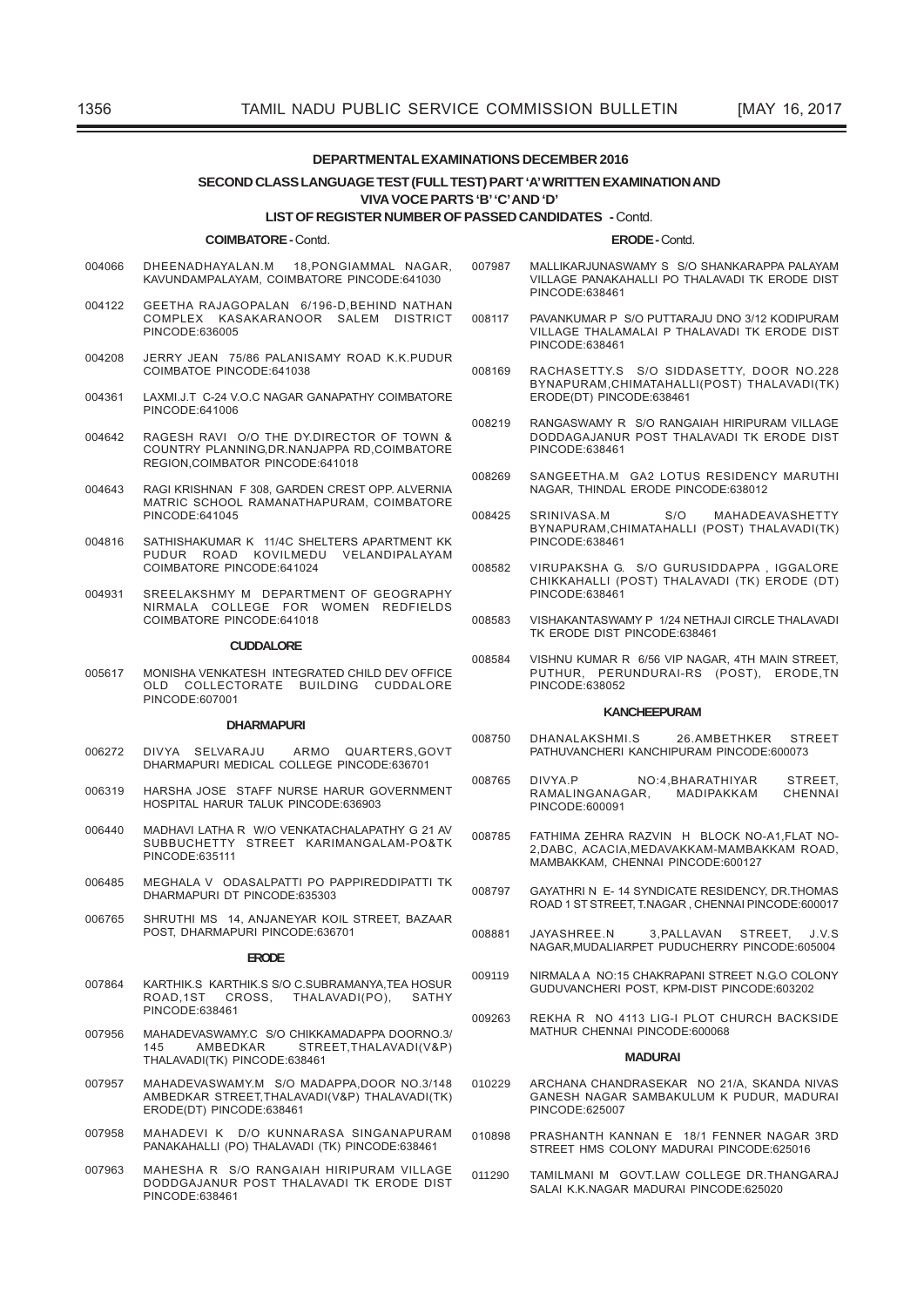# DEPARTMENTAL EXAMINATIONS DECEMBER 2016 SECOND CLASS LANGUAGE TEST (FULL TEST) PART 'A' WRITTEN EXAMINATION AND VIVA VOCE PARTS 'B' 'C' AND 'D'

### LIST OF REGISTER NUMBER OF PASSED CANDIDATES - Contd.

#### **NAGAPATTINAM**

- RAZIYA THASEEN C 6/D NEHRUJI ROAD KOOTHANALLUR 015440 011893 NEEDAMANGALAM TK PINCODE:614101
- SARANYA SELVAM NO 17-80/1 THAMMATHUVILAL 011927 VEEDU. KUMARAPURAM(P.O), K.K DIST. PINCODE:629164
- SOBHAKUMARI SOBHAKUMARI I. ASSISTANT PROFESSOR<br>DEPARTMENT OF BOTANY DGG COLLGE (W) 012009 MAYILADUTHURAL PINCODE:609001

#### ΝΑΜΑΚΚΔΙ

012854 VINOJ V S GTR.HR.SEC.SCHOOL,SENGARAI POWERKADU(PO), KOLLIHILLS(TK) NAMAKKAL(DT) PINCODE:637411

#### **UDHAGAMANDALAM**

- 012866 ABDUL JALEEL M KALANGODAN HOUSE PATTAVAYAL PO, PANDALUR THE NILGIRIS PINCODE:643240
- 012897 ASIA VC 13/91B5, PAKKANA, NELLAKKOTTAI POST. PANDALUR TALUK, THE NILGIRIS PINCODE:643225
- BINDHU K S DOOR NO.2/107 A4 AMBALAMOOLA POST 012916 THE NILGIRIS PINCODE:643240
- LYNTHY JANET CSI, ALL SAINTS" CHURCH FIGURE OF 8 013041 ROAD COONOOR THE NILGIRIS PINCODE:643101
- 013185 REKHA.R.S D.NO.33, SHREEKRISHNA BHAVANAM MANICKAM PILLAI COMPOUND. CAROLINA ROAD. COONOOR. PINCODE:643102
- 013205 SARARI K 8/282C, NELLAKKOTTAL NELLAKKOTTALPOST PANDALUR TALUK, THE NILGIRIS PINCODE:643225
- 013263 SHEEBA T S F-4, NARAYANI APARTMENT ALADU ROAD PONNERL PINCODE 601204
- SHIVANANDAN.M 17/191B, ALPORTS, KOTAGIRI THE 013267 NILGIRIS PINCODE 643217
- SREEJISHA S S KUNNUMMEL (H) VELLARY PATTAVAYAL 013285 POST THE NILGIRIS PINCODE:643240

#### **PERAMBALUR**

- DURGA.R 145/74-C. RAJESH DENTAL CLINIC SRINIVASA 013440 COMPLEX, SALAI ROAD, THILLAI NAGAR, TRICHY PINCODE:620018
- 013735 VITHYA SAKTHIVEL 6-18A WEST STREET PUDUKKURICHY KARAI WEST PERAMBALUR PINCODE:621109

#### **PUDUKKOTTAI**

KALAI ARASAN K NO 77/1, VENUS MARKET STREET, 013939 PERAMBUR. CHENNAI PINCODE:600011

#### **RAMANATHAPURAM**

- MAHALAKSHMI P 3/452 B-11 BALAN NAGAR 014774 PARAMAKUDI.RAMNAD DISTRICT PINCODE:623707
- 014812 MD KHAISER RABBEE. U NO. 64, BAITHUL HAMD KOLLAIMEDU STREET ALAMELUMANGAPURAM, VELLORE PINCODE:632009
- 014887 PADMAPRIYAL G 1/254-2 KALANIKUDI ROAD NORTH STREET DEVIPATTINAM PINCODE:623514

FA7IA BEGUM B NO 1A. JAI NAGAR NEAR VAIDEESARAN KOIL ST, OMALUR, SALEM PINCODE:636455

**SALEM** 

YUVARANI P. 7/221-A ALLAMARATHU KADU<br>THATTANCHAVADIKARUPPUR,SALEM PINCODE:636012 016600

#### **THAN.IAVUR**

- DARSHAN MANOJ S 31 3RD STREET ARUI ANANDA 017559 NAGAR THANJAVUR PINCODE:613007
- 017619 GEETHA S 17 SRINIVASAPURAM PATTUKKOTTAL THANJAVUR DT PINCODE:614601

#### **THENI**

- 018664 MANOJ DEEPAK M 56/1, STATEBANK STAFF FIRST COL BY PASS ROAD MADURAL PINCODE:625010
- MANOJKUMAR R. 1/1-C, NEAR SURENDAR COMPLEX, 018665 THENDRAL NAGAR SOUTH, BODINAYAKANUR PINCODE:625513

#### **TIRUVALLUR**

- 019128 DAMODARAM A. M. C/O A.JAYARAMAN, DOOR NO-43/36 STREET, VANIYAR KARANINIZAMPAT KURMAVILASAPURAM PO, TIRUVALLUR PINCODE:631210
- 019145 DHANALAKSHMI A NO.15, RAJA KOIL STREET GURUVARAJA KANDIGAI GUMMIDIPOONDI, THIRUVALLUR PINCODE:601201
- GRACY R.W. 3/2, TYPE 2 HVF ESTATE AVADI 019241 PINCODE:600054
- GUNA C VENKATRAJUKUPPAM V&P PALLIPAT T K 019242 TIRUVALLUR PINCODE 631207
- JAYASUDHA.S NO 407.SHRI ELLAYATHAMMAN KOIL ANNA 019294 NAGAR, AVADI IAF POST, CHENNAI PINCODE:600055
- MARY DANIEL 951, NETHAJI NAGAR, 1ST STREET 019425 KOTTAIKARAI, GUMMIDIPOONDI-PO THIRUVALLUR DISTRICT PINCODE:601201
- POONGOZHALL S NO 4/433 21ST NETHAJI STREET 019554 G.K.M.COLONY CHENNAL PINCODE:600082
- SHAISTA BEGUM S 19/26 GANGAL STREET ICE COLONY 019758 AMBATTUR CHENNAL PINCODE:600058
- 019967 VINOTHKUMAR A G 78, TEACHER STREET KEEL KAL PATTADI VILLAGE PALLIPET POST AND TALUK PINCODE:631207

#### **TIRUVANNAMALAI**

- BRINDA. M 2/166-8, RAM NIVAS MDS NAGAR MAIN ROAD, 020138 HASTHAMPATTI POST. SALEM PINCODE:636007
- THIRU.VI.KA.STREET 020630 NANDHITHA N  $346.$ VIRUPAKSHIPURAM VELLORE PINCODE:632002

### **TIRI IVARI IR**

- JOSEPHINE LEENA A PUSHPA ILLAM VIDHYA MATRI 021501 SCHOOL OPP BUDHALUR POST THANJAVUR PINCODE:613602
- PONNAIYAN RUBANATHAN R NO 4/146-79 ABDULKALAM 021674 SREET PONNI NAGAR SRINIVASAPURAM MAYILADUTHURAI PINCODE:609001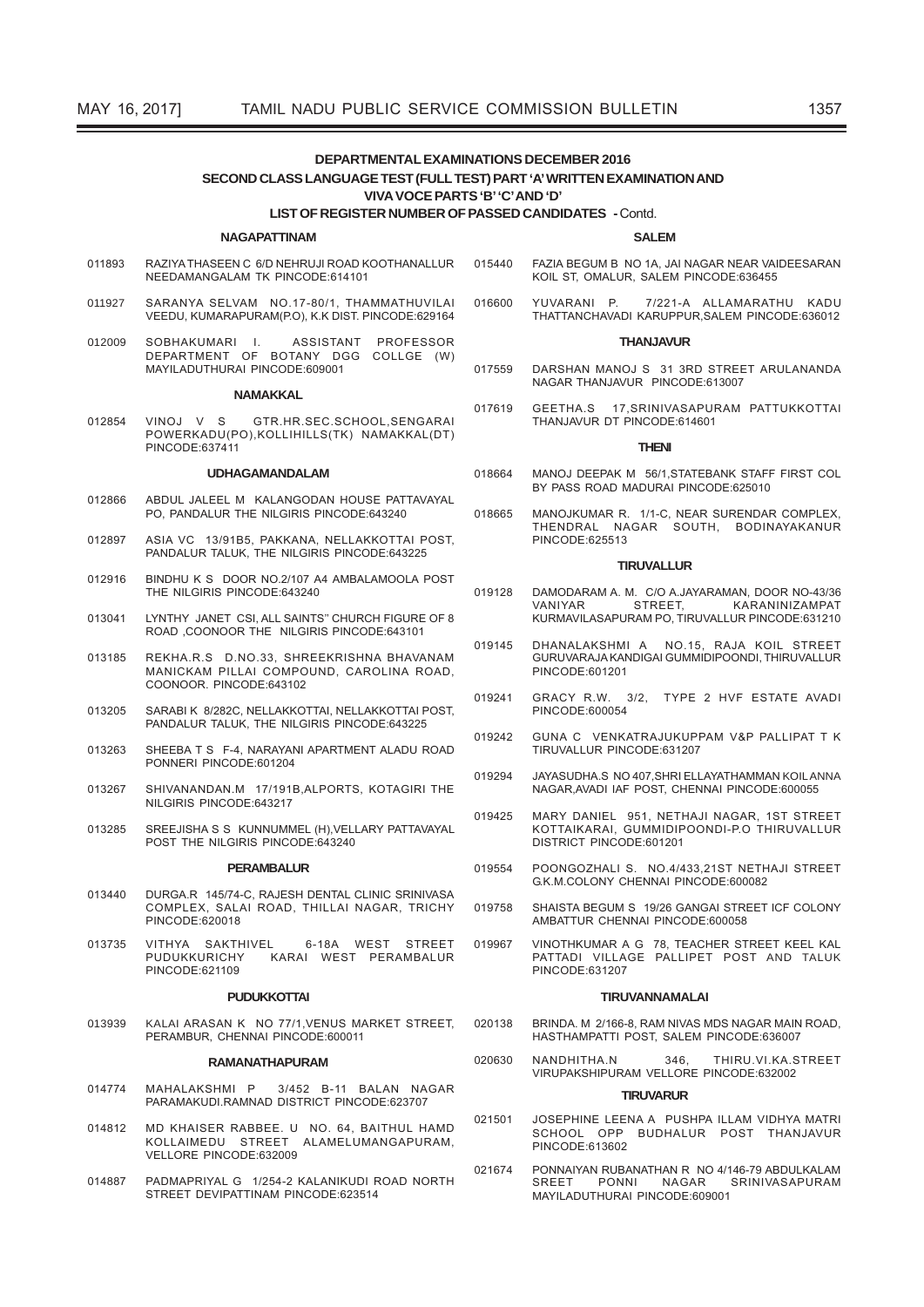### **DEPARTMENTAL EXAMINATIONS DECEMBER 2016**

### SECOND CLASS LANGUAGE TEST (FULL TEST) PART 'A' WRITTEN EXAMINATION AND VIVA VOCE PARTS 'B' 'C' AND 'D'

# **LIST OF REGISTER NUMBER OF PASSED CANDIDATES - Contd.**

### **TIRUCHIRAPPALLI**

- HARILAKSHMI M NO 61 SANJEEVINAGAR EXTN ROYALVILLA KOLAPATTI RD AIRPORT PINCODE:620007
- KRISHNAVENI T 36 KAAMAN KOVIL STREET 023079 THUVARANKURICHI TRICHY DISTRICT PINCODE 621314
- MALA A 1/325 POLICE COLONY ANNA NAGAR POST 023118 TIRUCHIRAPPALLI PINCODE:620026
- MANI MOZHI.P.K PLOT NO 88 KALYANASUNDARAM 023127 NAGAR, K.K.NAGAR TIRUDHIRAPPALLI PINCODE 620021
- MANJULA S ASSISTANT REGISTRAR BHARATHIDASAN 023144 UNIVERSITY TIRUCHIRAPPALLI PINCODE 620024
- 023149 MARGERET A A ASSISTANT SECTION OFFICER BHARATHIDASAN HNIVERSITY TRICHY PINCODE:620024

### **TIRUNELVELI**

- MARTHA X JESSIE 11/50 A. KATCHERI STREET 024322 VADAKKANGULAM TIRUNELVELI PINCODE:627116
- MEENU G NAIR SREE SHYLAM, KILLIYOOR (PO) 024340 VILAVANCODE (TK). PINCODE:629171

#### **VELLORE**

- ABDUL KHADER J NO 1 KAIKAARA STREET ARCOT 024998 **VELLORE DISTRICT PINCODE:632503**
- 025010 AFSAR AHMED S. MAZHARUL ULOOM COLLEGE REDDY THOPPLI AMBLIR PINCODE:635802
- AIYSHA MUSARATH M 025014 15/94. TAKDI STREET CHENNAMPET VANIYAMBADI, VELLORE DISTRICT. PINCODE:635751
- 025015 ALAISA.M NO:11, KAMBAN STREET EXTN OPP TO AAA COLLEGE ROAD WALAJAHPET , VELLORE PINCODE:632513
- 025359 JAFFER SADIQUE K. N. NO.: 4 RASPEET PET 5TH STREET, MELVISHARAM VELLORE PINCODE:632509
- 025421 JYOSHNA K 170/A RAMAKRISHNAPURAM VILLAGE VEPPALAI POST, KATPADI TK VELLORE DIST PINCODE:632520
- 025658 MOHAMED ASIF A NO 1 RASHEED PET 4TH STREET MELVISHARAM VELLORE DISTRICT PINCODE:632509
- 025663 MOHAMMED AFZAL.G MAZHARUL ULOOM COLLEGE REDDY THOPPLI AMBUR PINCODE 635802
- MOHAMMED ATHEEQUE M. NO. 6/30 BEERBAL NANU 025664 MIYAN STREET TIRUPATTUR PINCODE:635601
- 025667 MOHAMMED SAFIULLAH S NO.:10, JAMEELABAD 1ST STREET. MELVISHARAM VELLORE PINCODE:632509
- MUNAWAR BASHA S 471/D, OLD MOSQUE STREET 025685 MUSLIMPUR VANIYAMBADI PINCODE 635751
- NAZEERA TABASSUM A. NO: 31 JAMEELABAD THIRD<br>STREET MELVISHARAM,WALAJA TALUK CELL : 025746 7871872311 PINCODE:632509
- PRIYADHARSINI M NO 7 1 ST STREET KUMARAPPA 025837 NAGAR KATPADI VELLORE PINCODE 632007
- ROSEMARY K L H59, PALAR GARDEN SATHUVACHARI 025960 VELLORE PINCODE 632009

#### VFLLORE-Contd

- 025969 SAFFIYA SULTANA S 72/43 MOSQUE STREET ARAKKONAM PINCODE:631001
- 026046 SASHIKALA S 1/175B, ANNA NAGAR KALASAPAKKAM THIRUVANNAMALAL PINCODE 606751
- 026075 SAYEED AHMED H 350, KHATEEB STREET, PERIYAPET, VANIYAMBADI PINCODE:635751
- 026076 SAYYAD FAIYAJ GOUS MADARAHALLI POST & VILLAGE POCHAMPALLI (TK) KRISHNAGIRI PINCODE:635203
- 026117 SHAHEEN BANU K. NO.:43/6. BAKAR STREET MELVISHARAM VELLORE PINCODE:632509
- SHAKILA BEGUM B 41/290, MUNI ACHARI IST STREET 026121 SHAKIRABAD VANIYAMBADI PINCODE:635751
- VINODHINI A NO.46, DHARMARAJAPURAM NEAR 026421 BERACCAH CHURCH ALANGAYAM, VANIYAMBADI, VELLOR PINCODE:635754

### **VILLUPURAM**

- 026456 AJEETHA T 14 I BLOCK DOCTORS QUARTERS GOVT VELLORE MEDICAL COLLEGE ADUKKAMPARAI VELLORE PINCODE:632011
- 026865 JYOTSNA NAIR S N C/O P.SREEKUMAR, NO.46 UPSTAIRS), EAST STREET VADAKKANANDAL PO,<br>VILLUPURAM PINCODE:606207
- 027505 SHAHINA S 8/23C VETTAVALAM MAIN ROAD VEERAPANDI KANDACHIPURAM VILLUPURAM PINCODE:605758
- SIVAKUMAR RANANGURAN KUCHIPALAYAM KALLIPATTU 027535 POST VILLUPURAM TALUK PINCODE:605105
- 027604 SURESH KUMAR M NO 14 KANNAIYA NAGAR NEAR KANNAIYA THEATRE MARAKKANAM ROAD TINDIVANAM PINCODE:604001

#### **VIRLIDHLINAGAR**

027889 BLESSLINE SAMPATH KUMAR 116 C, RASI STREET THIRUNAGAR MADURAI PINCODE:625006

#### **KRISHNAGIRI**

- ARUNA RANI G DOOR NO.1/13, KRISHNAPPA NAGAR NEAR 029167 BHARATHIDASAN NAGAR, BEHIND RAILWAY STATION, HOSUR PINCODE:635109
- BARII R I S/O LAKSHMANA NAIDII BALANAPALLI 029179 VILLAGE & POST KRISHNAGIRI TK PINCODE:635121
- 029208 BRUNDHA S GOVT, GIRLS, HIGH SCHOOL PEDDA BELAGONDAPALLI (PO & VIL PINCODE:635114
- CHANDRASEKAR M 1/183, KOTHAGONDAPALLI VILL & 029217 POST HOSUR TALUK PINCODE:635109
- DAYALAN K.S. S/O. K.SRIRAULU, KEELKALPATADAI, 029238 PALLIPATTU PO TK,TIRUVALLUR DT PINCODE:631207
- 029251 DHANALAKSHMI. V D.NO. 49-16-9N1, 1ST MAIN, VASANTHA NAGAR, HOSUR PINCODE:635109
- 029278 FARHANA TABASSUM. T NO. 634/5. TMG KOTTA VILLAGE. SAPPADI POST HOSUR TALUK, KRISHNAGIRI DT PINCODE:635117
- GAJENDRA K NO.16 PATEL STREET THERPET ROAD 029280 DENKANIKOTTA PINCODE 635110

022930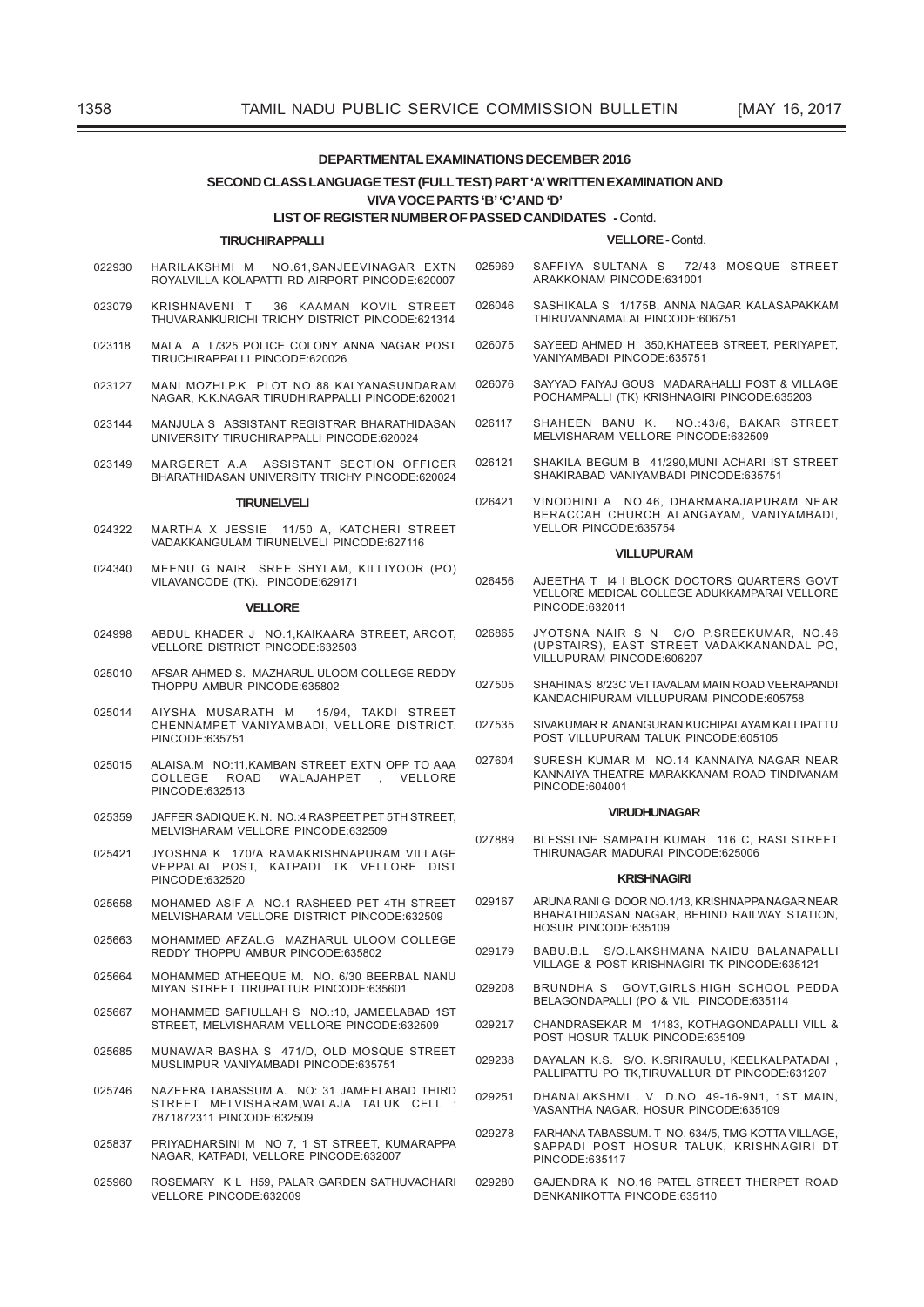#### **DEPARTMENTAL EXAMINATIONS DECEMBER 2016** SECOND CLASS LANGUAGE TEST (FULL TEST) PART 'A' WRITTEN EXAMINATION AND VIVA VOCE PARTS 'B' 'C' AND 'D' **LIST OF REGISTER NUMBER OF PASSED CANDIDATES - Contd. KRISHNAGIRI-Contd. KRISHNAGIRI-Contd** PRAKASH N TC 34 TNHB BAGALUR ROAD HOSUR 029285 GANESH A ASST. PROFESSOR OF MATHEMATICS GOVT. 029758 ARTS AND SCIENCE COLLEGE HOSUR PINCODE:635109 PINCODE:635109 029288 GANESH.K GOPASANDERAM VILL THALLY POST 029759 PRAMAVATHI 1/86 NERALAGIRI VILAND PO KRISHNAGIRI DENKANIKOTTAL TK PINCODE 635118 DT PINCODE:635121 GOVINDARAJULU  $\overline{V}$ KARANDAPALLI  $VIII$ 029760 PRAMILA C 1/16 CHENNATHUR POST HOSUR 029314 ANDEVANAPALLI POST DENKANIKOTTAI TALUK PINCODE:635109 PINCODE:635107 029765 PRAVEENA MARY 1/289, ADAIKALA PURAM VILLAGE GOWRAMMA P SG ASSISTANT PUP SCHOOL KANNADA KANDHIKUPPAM POST BARGUR TK, KRISHNAGIRI 029318 PERIYAMADHAGONDAPALLI, THALLY PINCODE:635114 PINCODE:635108 029349 JANAKIRAMAN M 2/216. RAMANDODDI(VIL). 029800 RAJENDRAN C D NO 2/541/F1 SILK FORAM BAGALUR KUMBALAM(PO), SHOOLAGIRI(TK), KRISHNAGIRI(DT) ROAD BERIGAI V & P SHOOLAGIRI TK PINCODE:635105 PINCODE:635117 029814 RAMAMURTHY D S.KURUPATTI VILLA SANTHANAPALLI 029397 KALEEMA BEGUM 216/10 NEAR RAGHUPATHY HOSPITAL POST DENKANIKOTTAL TALLIK PINCODE 635107 SALEM MAIN ROAD, KRISHNAGIRI PINCODE:635001 029819 RAMANNA M ARULALAM VILL SALIVARAM POST KALYANI K 1/157, KOIL STREET JANGALAPALLI<br>VILL&POST PALLIPET TK, THIRUVALLUR DT 029405 DENKANIKOTTAI T KRISHNAGIRI DIST PINCODE:635107 RAVI H P SG ASST PUPS CHENNAMALAM JAWALAGIRI, PINCODE:631208 029844 DKOTT TK PINCODE:635118 029414 KANAGA M D.BARANDUR VILL MUGALUR PO. HOSUR TK KRISHNAGIRI DT PINCODE 635110 029846 RAVI KUMAR V OMADEPALLI VILLAGE SHOOLAGIRI POST TALUK KRISHNAGIRI DISTRICT PINCODE:635117 KRISHNE GOWDU.B 1/76 A, CHINNARANDODDI (VILL), 029462 GUDISADHANA PALLI (PO), SHOOLAGIRI (TK). 029897 **SANTHOSH** KEMBATHAPALLI **VILLA** KRISHNAGIRI DT PINCODE: 635105 BALATHOTANAPALLI POST DENKANIKOTTAI TALUK PINCODE:635107 LAKSHMI V  $1/79$ D/O VENKATESHAPPA B 029494 THATTANAPALLI VILL BALIGANAPALLI POST HOSUR TK 029910 SARAVANAN.Y 1/79, GOPASANDERAM VILL THALLY POST - PINCODE:635103 DENKANIKOTTAI TK PINCODE:635118 MANJULA K V D NO 5/45 KAMMANDUR VILL SHAKILA BHANU K 162, NADU STREET PODATURPET 029959 029555 SANDANAPALLI POST PINCODE:635107 PALLIPAT TALUK PINCODE:631208 029560 MANJUNATHADU.C PUP SCHOOL DASARAPALLI DINNA 029973 SHARFOON TAJ PANCHAYAT UNION URDU MIDDLE MUTHALI POST, HOSUR TK PINCODE:635109 ATHIMUGAM SHOOLAGIRI BLOCK SCHOOL PINCODE:635105 MUNIGOWDU, M C -8, TNHB R, K ROAD, HOSUR 029603 PINCODE:635109 030013 SOWBHAGYA B R 2/274, RAGAVENDRA COLONY BASTHI HOSUR PINCODE 635109 029605 MUNIKRISHNAPPA M. 1/31A.A.SETTIPALLY VILL&PO. SHOOLAGIRI TK, KRISHNAGIRI DT, PINCODE:635105 030041 SUDHA A MUDUGURIKI VILL & POST SHOOLAGIRI TK KRISHNAGIRI DT PINCODE:635105 MUNILAKSHMAMMA T PUP SCHOOL KANAMANAPALLI 029606 THALLY BLOCK KRISHNAGIRI DT PINCODE:635114 SUDHA V KARUKONDAPALLI VIL BAIRAMANGALAM POST 030046 DENKANIKOTTAI TALUK PINCODE:635107 NAGARAJ C S/O.CHINNA BETTAPPA 4/741, SINGIRIPALLI 029650 PERIYA MANAVARANAPAIII POST SUJATHA N HOSUR MUNICIPALITY BAGALOUR ROAD VII LAGE 030055 PINCODE:635121 HOSUR PINCODE:605109 030057 SUJATHA V 4/137, EDAPALLI VILL, ACHETTAPALLI POST, 029653 NAGARAJU.M 2/145-B CHAMUNDI NAGAR NALLU ROAD, HOSUR TK. KRISHNAGIRI DT. PINCODE:635109 HOSUR PINCODE:635109 030083 SYAMALA C NO.85/15/3 AMMAN NAGAR, DINNUR HOSUR 029679 NEELAM SARASWATHI 1-83 VENKATESAPURAM PINCODE:635109 SHOOLAGIRI POST KRISHNAGIRI DIST PINCODE:635103 030099 THANVEER AHMED T 17/33, ANEES MANAI 2ND STREET, NIRMALA M K NO 4/394.S.L.V NILAYAM, MOOVENDAR KM NAGAR AMBUR VELLORE DIST PINCODE:635802 029684 NAGAR, BAGALUR ROAD, HOSUR TK. PINCODE:635109 THIRUMALA SUDHAKAR 1-83 VENKATESAPURAM 030107 SHOOLAGIRI TALUK KRISHANAGIRI **DIST** PADMA R ALASAPALLI VILL A SETTIPALLI PO 029693 PINCODE:635103 SHOOLAGIRI TK PINCODE:635105 THRIVENI K PUP SCHOOL ZUZUVADI SIPCOT PO, HOSUR 030117 PADMAVATHAMMA C. PUP SCHOOL BALATHOTANAPALLI 029698 **TK PINCODE:635126** VIL AND POST DENKANIKOTTAL TALLIK PINCODE 635107 030143 VANITHA SREE K C/O VENKATESAPPA 2/303-5, CAR PARVATHAMMA VANAMANGALAM VILL BERIGAI POST<br>SHOOLAGIRI TK PINCODE:635105 029726 STREET, BAGALUR, HOSUR TK, KRISNAGIRI DT

PINCODE:635103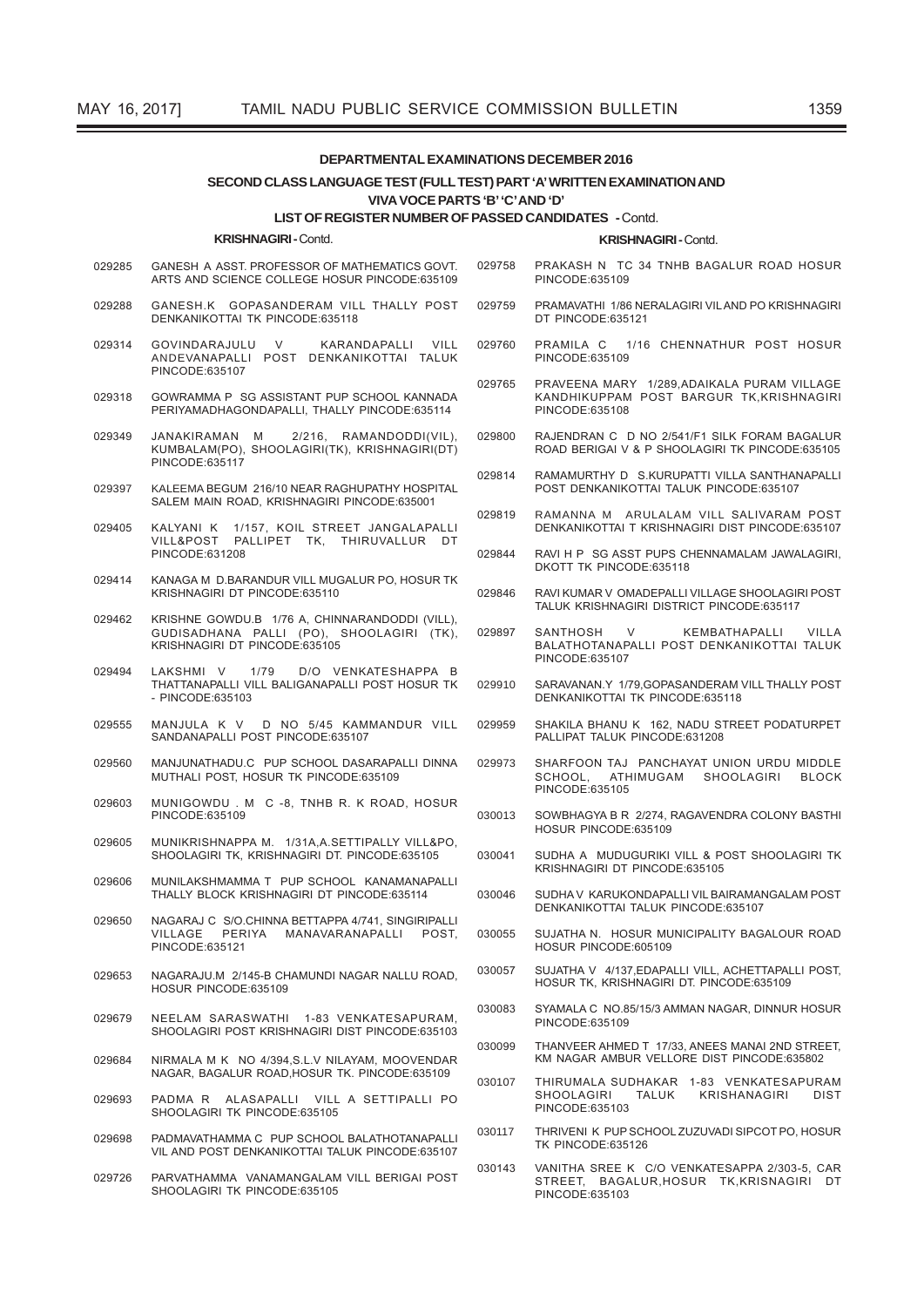| <b>DEPARTMENTAL EXAMINATIONS DECEMBER 2016</b>                                                             |                                                                                                  |        |                                                                                                                          |  |  |  |  |  |  |  |
|------------------------------------------------------------------------------------------------------------|--------------------------------------------------------------------------------------------------|--------|--------------------------------------------------------------------------------------------------------------------------|--|--|--|--|--|--|--|
| SECOND CLASS LANGUAGE TEST (FULL TEST) PART 'A' WRITTEN EXAMINATION AND<br>VIVA VOCE PARTS 'B' 'C' AND 'D' |                                                                                                  |        |                                                                                                                          |  |  |  |  |  |  |  |
| <b>LIST OF REGISTER NUMBER OF PASSED CANDIDATES - Contd.</b>                                               |                                                                                                  |        |                                                                                                                          |  |  |  |  |  |  |  |
|                                                                                                            | <b>KRISHNAGIRI-Contd.</b>                                                                        |        | NAGERCOIL-Contd.                                                                                                         |  |  |  |  |  |  |  |
| 030155                                                                                                     | VEENA K MOOVANDAR NAGAR BAGALUR ROAD HOSUR<br>PINCODE:635109                                     | 031018 | ARYA R.S. D/O RAVEENDRAN THAMPI B., SREE SYLAM,<br>VENKANJI, KOLLEMCODE (P.O.) PINCODE:629160                            |  |  |  |  |  |  |  |
|                                                                                                            | <b>NAGERCOIL</b>                                                                                 | 031019 | ARYA.A.S KURAKOTTUKONAM VADAKKINKARA PUTHEN<br>VEEDU CHERUVALLOOR.P.O PINCODE:629152                                     |  |  |  |  |  |  |  |
| 030930                                                                                                     | ABHIJITH V.J. S/O VENUKUMAR V., MUKUNDA SADANAM,<br>KULAPPURAM, KULAPPURAM (P.O.) PINCODE:629153 | 031026 | ASHWATHY ALEX.A.S KALLUTHARAI VEEDU KOZHIVILA<br>JN: KALIAKKAVILAI.P.O PINCODE:629153                                    |  |  |  |  |  |  |  |
| 030931                                                                                                     | ABHILA RAJAN R. W/O JUSTIN D. POOVANVILAI VEEDU,<br>ANUCODE, KOLLEMCODE (P.O.) PINCODE:629160    | 031030 | ASWANI.L.SAM S.L.BHAVAN NETTARAKKAL PATTU<br>ALAMPARA.P.O PINCODE:629170                                                 |  |  |  |  |  |  |  |
| 030933                                                                                                     | KULAPPARAI<br>ABISHA.V<br>ABIJITH<br><b>BHAVAN</b><br>VELLACHIPPARAI.P.O PINCODE:629152          | 031032 | ATHIRA.C THEKKAY PERATHALA VEEDU VANNIYOOR<br>MALAYADI.P.O PINCODE:629153                                                |  |  |  |  |  |  |  |
| 030935                                                                                                     | NEDIYAKALA PUTHEN VEEDU<br>ADARSH.H.M<br>CHEKKADU, ARUMANOOR POOVAR.P.O PINCODE:695525           | 031033 | ATHIRA.S.S RUGMA BHAVAN MANGALATHUVILAKAM<br>KARUMANOOR, PALUKAL.P.O PINCODE:629170                                      |  |  |  |  |  |  |  |
| 030936                                                                                                     | ADITHYA KUMARADA PANICKER UTTRADAM NIVAS<br>PANAMKALAI ADAIKAKUZHI.P.O PINCODE:629153            | 031034 | SREE CHAITHANYA<br>KOZHIVILAI<br>ATHIRA.V<br>KALIAKKAVILAI.P.O PINCODE:629153                                            |  |  |  |  |  |  |  |
| 030940                                                                                                     | AISWARIYA.V.S<br>CHERUVANNI VILAI VEEDU<br>KURUMATHOOR KUZHITHURAI.P.O PINCODE:629163            | 031035 | ASWATHY BHAVAN PURAVOOR<br>AYSWARYA.S<br>MANIVILA.P.O PINCODE:629170                                                     |  |  |  |  |  |  |  |
| 030942                                                                                                     | AJESH LAL M. S/O MOHANAKUMAR, MELA PULLORVILAI,<br>PIRACODE, FATHIMANAGAR (P.O.) PINCODE:629160  | 031055 | BEULA CHRISTAL.T.S SHALOM CONVENT ROAD<br>KALPAKA NAGAR NEMOM.P.O PINCODE:695020                                         |  |  |  |  |  |  |  |
| 030944                                                                                                     | NETTARACALPATTU KARUMANOOR<br>AJISHA J<br>ALAMPARA POST PINCODE:629170                           |        | CHAITHANYA MARSALIN GRACE GARDEN NEEROD<br>KOLLEMCODE.P.O PINCODE:629160                                                 |  |  |  |  |  |  |  |
| 030949                                                                                                     | AKHIL DAS.S.V 8/178, CHATHOTTUPOTTA VEEDU<br>RAMAVARMANCHIRAI.P.O K.K.DIST PINCODE:629152        | 031068 | CHINJU LEKSHMI.A.V CHINJU NIVAS THEKKEPALAM<br>VAYAKKALLOR KANJAMPURAM PINCODE:629154                                    |  |  |  |  |  |  |  |
| 030951                                                                                                     | AKHIL.S.PANICKER SATHEESH BHAVAN PULLUVILA<br>PUTHEN VEEDU MANJALUMOODU.P.O PINCODE:629151       | 031082 | DHANEESHA M. K. D/O B. KRISHNAN THAMPI, MEALA<br>KALLU VILLAI VEEDU, VENKANJI, KOLLEMCODE (P.O.)                         |  |  |  |  |  |  |  |
| 030958                                                                                                     | ALEX.A.F<br>1/1/190, PUNNAKKARAI<br><b>DEVICODE</b><br>CHERUVALLOOR.P.O PINCODE:629152           |        | PINCODE:629160                                                                                                           |  |  |  |  |  |  |  |
| 030964                                                                                                     | ANAKHA SHAJI D/O SHAJI S.S., OTTACHAMURI PUTHEN<br>VEEDU,<br>CHOOZHAL,<br>ADAIKKAKUZHI<br>(P.O.) | 031089 | DIVYA JOHN.S DEEPU NIVAS CHATHOTTUPOTTAI<br>RAMAVARMANCHIRAI.P.O PINCODE:629152                                          |  |  |  |  |  |  |  |
| 030974                                                                                                     | PINCODE:629153<br>ANIL KUMAR.K HEALTH WORKER PHC PALUKAL                                         | 031090 | DIVYA.U.R PADMAVILASAM PALUKAL PALUKAL.P.O<br>PINCODE:629170                                                             |  |  |  |  |  |  |  |
| 030975                                                                                                     | KANNUMAMOODU.P.O PINCODE:629170                                                                  | 031108 | GAYATHRI J HARI SREE KANCHI VILAKAM EDAICODE<br>POST PINCODE:629152                                                      |  |  |  |  |  |  |  |
|                                                                                                            | ANIL KUMAR.P MURALEE BHAVAN VETTYKUZHI<br>VELLACHIPARA.P.O PINCODE:629152                        | 031113 | GEETHU.S.S GEETHU BHAVAN KALINGARAJAPURAM<br>KANJAMPURAM.P.O PINCODE:629154                                              |  |  |  |  |  |  |  |
| 030982                                                                                                     | ANISHA S VINOBA COLONY KIZHAKUMBAGAM<br>PONMANAI POST PINCODE:629161                             | 031133 | HARIHARAN I 1/97-A, NORTH STREET ASRAMAM,<br>SUCHINDRUM PO KANYAKUAMRI DIST- PINCODE:629704                              |  |  |  |  |  |  |  |
| 031001                                                                                                     | ANU.M NADOORKUZHI PUTHEN VEEDU EDAICODE<br>ELANCHIRAI.P.O PINCODE:629152                         | 031136 | HEMALATHA KAPOORCHAND OLD NO:14 NEW NO:22<br>KALAIMAGAL STREET FIRST FLOOR BEHIND SLB<br>SCHOOL NAGERCOIL PINCODE:629001 |  |  |  |  |  |  |  |
| 031002                                                                                                     | ANUSREE.S.B NALAMTHENGU VEEDU VAYAKKALLOOR<br>KANJAMPURAM.P.O PINCODE:629154                     | 031177 | JIJIMOL.V KALLARAKKADU VEEDU KULAPPURAM.P.O<br>K.K.DIST PINCODE:629153                                                   |  |  |  |  |  |  |  |
| 031003                                                                                                     | ARAVIND K C 1-3-192 MADATHUVILAI PULIYOORSALAI<br>MANCODE POST PINCODE:629152                    | 031180 | JINILA.S.JOHN<br>K.K.BHAVAN THOTTAM VILAI<br>MANJALUMOODU.P.O PINCODE:629151                                             |  |  |  |  |  |  |  |
| 031004                                                                                                     | ARCHANA.A.S ANADH BHAVAN KANNUMAMOODU.P.O<br>K.K.DIST PINCODE:629170                             | 031227 | KRISHNA R A VIGNESH BHAVAN KIZHAKKUMPAGAM<br>PONMANAI POST PINCODE:629161                                                |  |  |  |  |  |  |  |
| 031009                                                                                                     | AROCKIA DASAN M. S/O MUTHAYYAN 24-210, KALINGA<br>RAJAPURAM, VALLAVILAI (P.O.) PINCODE:629160    | 031234 | KUMARI ARCHANA.C THEKKAY PERATHALA VEEDU<br>VANNIYOOR MALAYADI.P.O PINCODE:629153                                        |  |  |  |  |  |  |  |
| 031014                                                                                                     | KAILAS, TEMPLE ROAD PARASSALA<br>ARUN.R.K<br>PARASSALA.P.O PINCODE:695502                        | 031279 | MANJU.C<br>THAVAMASI PILLA VEETU VILAI,<br>KURUMATHOOR KUZHITHURAI.P.O PINCODE:629163                                    |  |  |  |  |  |  |  |
| 031017                                                                                                     | ARYA CHANDRAN.L KALATHIL HOUSE MALAYADI P O<br>K.K.DIST PINCODE:629153                           | 031296 | MARY SHAHILA.R LITTLE FLOWER NIVAS KALLADI<br>THOPPU, NEERODI KOLLEMCODE P O PINCODE:629160                              |  |  |  |  |  |  |  |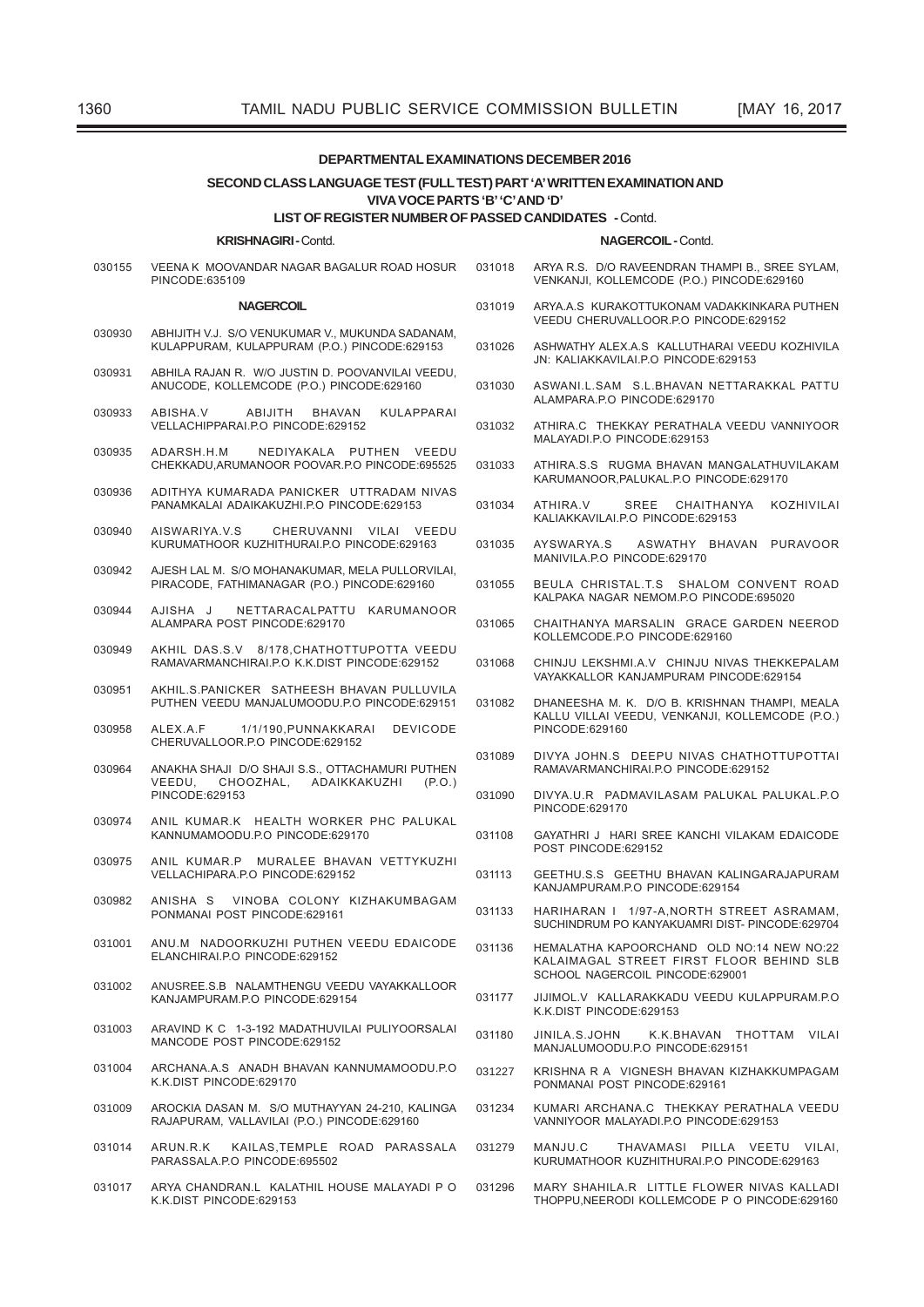| <b>DEPARTMENTAL EXAMINATIONS DECEMBER 2016</b><br>SECOND CLASS LANGUAGE TEST (FULL TEST) PART 'A' WRITTEN EXAMINATION AND |                                                                                                 |                         |                                          |                                                                                                   |                                                                                               |                                                                                                            |                         |            |                                                                                                |  |  |  |
|---------------------------------------------------------------------------------------------------------------------------|-------------------------------------------------------------------------------------------------|-------------------------|------------------------------------------|---------------------------------------------------------------------------------------------------|-----------------------------------------------------------------------------------------------|------------------------------------------------------------------------------------------------------------|-------------------------|------------|------------------------------------------------------------------------------------------------|--|--|--|
|                                                                                                                           | VIVA VOCE PARTS 'B' 'C' AND 'D'<br><b>LIST OF REGISTER NUMBER OF PASSED CANDIDATES - Contd.</b> |                         |                                          |                                                                                                   |                                                                                               |                                                                                                            |                         |            |                                                                                                |  |  |  |
|                                                                                                                           |                                                                                                 | <b>NAGERCOIL-Contd.</b> |                                          |                                                                                                   |                                                                                               |                                                                                                            | <b>NAGERCOIL-Contd.</b> |            |                                                                                                |  |  |  |
| 031359                                                                                                                    | KANJAMPURAM.P.O PINCODE:629154                                                                  |                         |                                          | NEETHU.S.S GEETHU BHAVAN KALINGARAJAPURAM                                                         | 031582                                                                                        |                                                                                                            |                         |            | SINJU CHRISTY D. 5/200, JEHOVAH COTTAGE,<br>MULLUVILAI, ADAIKKAKUZHI (P.O.) PINCODE:629153     |  |  |  |
| 031402                                                                                                                    | PRASAD.R<br>VELLACHIPPARAI.P.O PINCODE:629152                                                   |                         |                                          | AAYIKONAM VEEDU MEZHACODE                                                                         | 031583                                                                                        | SIVADHARSANA.J.R                                                                                           |                         |            | 8/156, RAVISREE<br>RAMAVARMANCHIRA.P.O EDAICODE PINCODE:629152                                 |  |  |  |
| 031406                                                                                                                    | PINCODE:629151                                                                                  |                         |                                          | PRAVEEN.K KUZHIVILAI MUZHUCODE ARUMANAI.P.O                                                       | 031586                                                                                        | THENGERIPAZHINJI<br>KOLLEMCODE (P.O.) PINCODE:629160                                                       |                         | HOUSE,     | SIVANANDAN T. S/O A. THANKAPPAN NAIR,<br>FATHIMAPURAM,                                         |  |  |  |
| 031407                                                                                                                    | PALUKAL.P.O PINCODE:629170                                                                      |                         |                                          | PREEJA.P.S NETTARAKKAL PATTU KARUMANOOR                                                           | 031589                                                                                        | SMITHA.G.S<br>PAINKULAM.P.O PINCODE:629173                                                                 |                         |            | PADMASREE NIVAS OTTIKUTTI                                                                      |  |  |  |
| 031438                                                                                                                    | PINCODE:629153                                                                                  |                         |                                          | RAJASREE R.S. D/O S. RAJASEKHARAN NAIR,<br>PUTHALATHU HOUSE, CHOOZHAL, ADAIKKAKUZHI (P.O.)        | 031594                                                                                        |                                                                                                            |                         |            | SONIYA KUMARI.T.L NO-4/103, ALINKILAMKONAM VEEDU<br>PURAVOOR KANNUMAMOODU.P.O PINCODE:629170   |  |  |  |
| 031447                                                                                                                    | PINCODE:629170                                                                                  |                         |                                          | RAKHI.H.S HARISREE NIVAS PURAVOOR PALUKAL.P.O                                                     | 031595                                                                                        | PINCODE:629163                                                                                             |                         |            | SONIYA.C IYKKARAVILAI KALLUKETTY KUZHITHURAI.P.O                                               |  |  |  |
| 031457                                                                                                                    | KALIYAL POST PINCODE:629101                                                                     |                         |                                          | RAMESH S K 22/90, PUNNAKKALA VILAI VEEDU KADAYAL                                                  | 031596                                                                                        | SOORYA S.P.<br>PINCODE:629160                                                                              |                         |            | D/O K. SUKUMARAN THAMPI,<br>SOORYODHAYA, KAKKAVILA, KOLLEMCODE (P.O.)                          |  |  |  |
| 031473                                                                                                                    | PINCODE:629160                                                                                  |                         |                                          | REGHUVARAN NAIR V. S/O VELAYUDHAN THAMPI,<br>THOPPIL VEEDU, KOLLEMCODE, KOLLEMCODE (P.O.)         | 031603                                                                                        | SREE LEKSHMI.K.S VALLI CHIRAVILAGATHU VEEDU<br>ARUMANA ARUMANA.P.O PINCODE:629151                          |                         |            |                                                                                                |  |  |  |
| 031478                                                                                                                    | REMYA S<br>KULASEKHARAM P.O PINCODE:629161                                                      |                         |                                          | KARAIKATTU VILAI PINAMTHODE                                                                       | 031605                                                                                        | PINCODE:629153                                                                                             |                         |            | SREEDEVI J.V. D/O VENUGOPALAN NAIR, EDAVILAKATH<br>PUTHEN VEEDU, CHOOZHAL, ADAIKKAKUZHI (P.O.) |  |  |  |
| 031479                                                                                                                    | REMYA.A.H<br>VANNIYOOR.P.O PINCODE:629163                                                       |                         | SREEREMYAM MURINGAVILAKAM                | 031606                                                                                            | SREEJA.J.P DEPT OF ECONOMICS SREEDEVI KUMARI<br>WOMENS COLLEGE KUZHITHURAI.P.O PINCODE:629163 |                                                                                                            |                         |            |                                                                                                |  |  |  |
| 031501                                                                                                                    | KARINKAL.P.O PINCODE:629157                                                                     |                         |                                          | SAJITHA.R.P 18/98A3, KARUMAVILAI VILAVANCODE                                                      | 031610                                                                                        | PINCODE:629170                                                                                             |                         |            | SREELA.S SREE BHAVAN DEVI NAGAR PALUKAL.P.O                                                    |  |  |  |
| 031514                                                                                                                    | SANTHI.M.D<br>CHITHARAL.P.O PINCODE:629151                                                      |                         |                                          | MELAVEETTUVILAI KOTTAIKAKAM                                                                       | 031615                                                                                        | PINCODE:629163                                                                                             |                         |            | SRUTHI DWARAKA KARUMATHOOR KUZHITHURAI.P.O                                                     |  |  |  |
| 031518                                                                                                                    | PALUKAL.P.O PINCODE:629170                                                                      |                         |                                          | SANTHOSH KUMAR.S SREEMANDIRAM MATHAMPALAI                                                         | 031616                                                                                        | SRUTHI CHANDRAN.G CHANDRA VILASAM KURACODE<br>CHERUVALLOOR.P.O PINCODE:629152                              |                         |            |                                                                                                |  |  |  |
| 031523                                                                                                                    | KALIYAKKAVILAI.P.O PINCODE:629153                                                               |                         |                                          | SARATH.S.S PUNARTHAM KUNCHASHERI HOUSE                                                            | 031634                                                                                        | SUCHITHRA M MAHESWARI VILASAM VAYAKKALLOOR<br>KANJAMPURAM PINCODE:629154                                   |                         |            |                                                                                                |  |  |  |
| 031535                                                                                                                    | SEETHAL.S                                                                                       |                         | NADAIKAVU CHATHENCODE.P.O PINCODE:629153 | 9-113A, KEEZHKOTTA VILAI VEEDU                                                                    | 031641                                                                                        | PINCODE:629160                                                                                             |                         |            | SUMITH.M PULLUVILA VEEDU PALAVILA.P.O K.K.DIST                                                 |  |  |  |
| 031562                                                                                                                    | KOLLEMCODE.P.O PINCODE:629160                                                                   |                         |                                          | SHARANYA MARSALIN M GRACE GARDEN NEEROD                                                           | 031664                                                                                        | SWATHY V P S.P.P NILAYAM VAYAKKALLOOR<br>KANJAMPURAM POST PINCODE:629154                                   |                         |            |                                                                                                |  |  |  |
| 031565                                                                                                                    | PINCODE:629153                                                                                  |                         |                                          | SHEEJA.S J.A.ANNAMALAI UNIVERSITY DOOR NO 1/<br>146A, FIRST FLOOR A.S.H COMPLEX, KALIYAKAVILA.P.O | 031710                                                                                        | VELPRASAD.V DEEMED ASSISTANT ANNAMALAI<br>UNIVERSITY 7/32B HOSPITAL WARD, MARTHANDAM.P.O<br>PINCODE:629165 |                         |            |                                                                                                |  |  |  |
| 031573                                                                                                                    | PULIYOORSALAI                                                                                   |                         | CHERUVALLOOR                             | SHINE SAMUEL T P PONCODE VILAI VEEDU<br><b>POST</b>                                               | 031718                                                                                        | PINCODE:629163                                                                                             |                         |            | VIDHYA.P G.P.BHAVAN PERUMTHERUV KUZHITHURAI.P.O                                                |  |  |  |
| 031579                                                                                                                    | PINCODE:629152<br>SIJU KUMARI.V                                                                 |                         | 32/84, PARAYIL VEEDU EAST                |                                                                                                   | 031731                                                                                        | VIJEESH THENMANVILA PUTHEN VEEDU KARUMANOOR<br>ALAMPARA.P.O PINCODE:629170                                 |                         |            |                                                                                                |  |  |  |
|                                                                                                                           | STREET, PADMANABHAPURAM<br>PINCODE:629175                                                       |                         |                                          | THUCKALY.P.O                                                                                      | 031737                                                                                        | VINEETHA.P<br>KUZHITHURAI.P.O PINCODE:629163                                                               |                         | G.P.BHAVAN | PERUMTHERUV                                                                                    |  |  |  |
|                                                                                                                           | SECOND CLASS LANGUAGE TEST (FULL TEST) PART 'A' WRITTEN EXAMINATION AND                         |                         |                                          |                                                                                                   |                                                                                               |                                                                                                            |                         |            |                                                                                                |  |  |  |
|                                                                                                                           |                                                                                                 |                         |                                          | VIVA VOCE PARTS 'B' 'C' AND 'D'<br>LIST OF REGISTER NUMBER OF FAILED CANDIDATES                   |                                                                                               |                                                                                                            |                         |            |                                                                                                |  |  |  |
| 000240                                                                                                                    | 002206                                                                                          | 002216                  | 003227                                   | 003326                                                                                            | 003413                                                                                        | 003420                                                                                                     | 003877                  | 004076     | 008182                                                                                         |  |  |  |
| 009573                                                                                                                    | 011450                                                                                          | 013207                  | 014481                                   | 016725                                                                                            | 017282                                                                                        | 018118                                                                                                     | 018266                  | 019000     | 019033                                                                                         |  |  |  |

019105 019123 019133 019387 019437 019481 019483 019502 019540 019570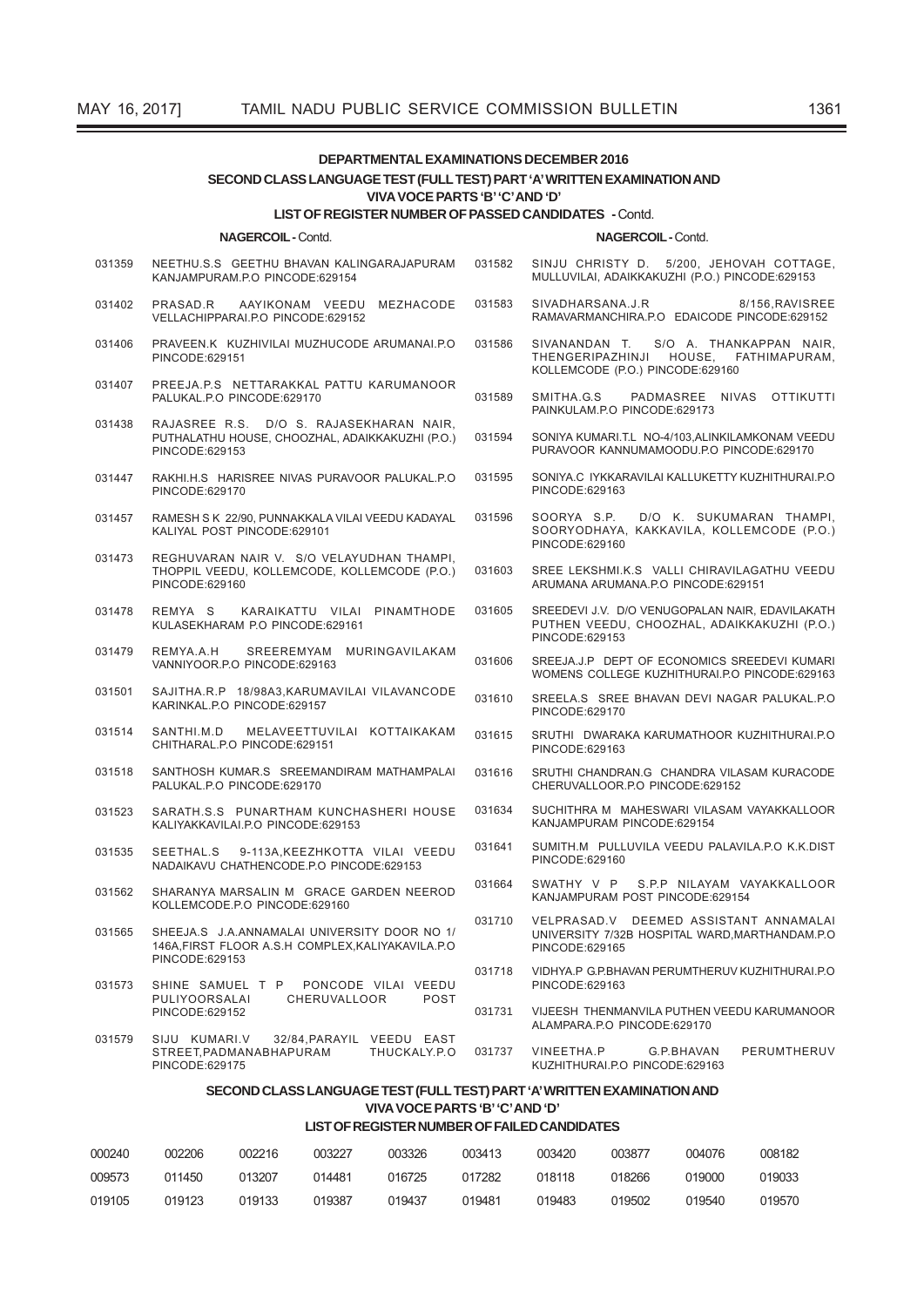# **deParTmeNTal eXamiNaTioNS december 2016**

# **SecoNd claSS laNGuaGe TeST (Full TeST) ParT 'a' WriTTeN eXamiNaTioN aNd viva voce ParTS 'b' 'c' aNd 'd'**

# **liST oF reGiSTer Number oF Failed caNdidaTeS -** Contd.

| 019799 | 019903 | 019926 | 019956 | 019963 | 022667 | 022761 | 022828 | 023063 | 023614 |
|--------|--------|--------|--------|--------|--------|--------|--------|--------|--------|
| 023645 | 025322 | 025683 | 026132 | 027966 | 029096 | 029114 | 029136 | 029172 | 029197 |
| 029243 | 029277 | 029311 | 029319 | 029326 | 029333 | 029340 | 029376 | 029487 | 029498 |
| 029505 | 029513 | 029515 | 029516 | 029530 | 029614 | 029640 | 029683 | 029686 | 029692 |
| 029694 | 029727 | 029732 | 029747 | 029751 | 029769 | 029774 | 029793 | 030064 | 030952 |
| 030953 | 030972 | 030983 | 030991 | 031182 | 031186 | 031210 | 031222 | 031225 | 031226 |
| 031243 | 031246 | 031292 | 031461 | 031482 | 031483 | 031491 | 031507 | 031508 | 031520 |
| 031609 | 031613 | 031614 | 031696 | 031717 | 031719 | 031733 | 031734 |        |        |

### **liST oF reGiSTer Number oF abSeNTeeS**

| 000216 | 000290 | 006171 | 006244 | 010700 | 012880 | 012884 | 012975 | 017381 | 019432 |
|--------|--------|--------|--------|--------|--------|--------|--------|--------|--------|
| 019805 | 019871 | 021214 | 025104 | 029191 | 029291 | 029353 | 029696 | 029831 | 029858 |
| 030941 | 030968 | 031008 | 031093 | 031181 | 031303 | 031314 | 031365 | 031366 | 031399 |
| 031481 | 031488 | 031578 | 031621 | 031677 |        |        |        |        |        |

# SECOND CLASS LANGUAGE TEST (FULL TEST) LIST OF PASSED CANDIDATES IN PART 'A' WRITTEN EXAMINATION AND **viva voce ParTS 'b' 'c' aNd Failed iN ParT 'd' oNlY**

000306 015112 026118 026207

# **SecoNd claSS laNGuaGe TeST (Full TeST) ParT 'a' WriTTeN eXamiNaTioN daTe oF eXamiNaTioN : 23.12.2016 FN**

# **liST oF reGiSTer Number oF Failed caNdidaTeS**

| 000145 | 000155 | 000170 | 000171 | 000181 | 000241 | 000269 | 000308 | 000313 | 000315 |
|--------|--------|--------|--------|--------|--------|--------|--------|--------|--------|
| 000426 | 000541 | 000633 | 000875 | 000896 | 000913 | 000943 | 000975 | 001012 | 001026 |
| 001110 | 001111 | 001173 | 001271 | 001365 | 001417 | 001442 | 001445 | 001566 | 001701 |
| 001740 | 001776 | 001825 | 002024 | 002110 | 002274 | 002298 | 002483 | 002539 | 002666 |
| 002667 | 002685 | 002736 | 002737 | 002810 | 002837 | 002961 | 003000 | 003047 | 003411 |
| 003565 | 003635 | 003668 | 003675 | 003704 | 003705 | 003711 | 003724 | 003747 | 003798 |
| 003801 | 003807 | 003850 | 003868 | 003869 | 004075 | 004222 | 004732 | 004778 | 004957 |
| 005599 | 006291 | 006456 | 007602 | 007625 | 007630 | 007666 | 007678 | 007684 | 007685 |
| 007689 | 007700 | 007766 | 007779 | 007812 | 007814 | 007843 | 007892 | 007906 | 007949 |
| 007954 | 007955 | 007982 | 008045 | 008051 | 008052 | 008059 | 008077 | 008078 | 008168 |
| 008224 | 008228 | 008240 | 008310 | 008370 | 008372 | 008373 | 008375 | 008376 | 008378 |
| 008379 | 008383 | 008434 | 008466 | 008543 | 010210 | 010445 | 010481 | 010517 | 011144 |
| 011192 | 012955 | 013175 | 013302 | 014594 | 014797 | 015567 | 015606 | 016158 | 018434 |
| 019001 | 019010 | 019085 | 019122 | 019147 | 019153 | 019177 | 019191 | 019231 | 019239 |
| 019263 | 019273 | 019283 | 019290 | 019293 | 019306 | 019307 | 019390 | 019412 | 019529 |
| 019531 | 019612 | 019648 | 019682 | 019718 | 019774 | 019817 | 019829 | 019839 | 019852 |
| 019930 | 020235 | 020637 | 021019 | 022880 | 022934 | 023177 | 023863 | 025000 | 025051 |
| 025090 | 025098 | 025106 | 025266 | 025268 | 025286 | 025327 | 025328 | 025358 | 025372 |
| 025420 | 025645 | 025646 | 025659 | 025662 | 025736 | 025737 | 025745 | 025789 | 026148 |
| 026212 | 026220 | 026223 | 026252 | 026325 | 026335 | 026430 | 026526 | 026798 | 027672 |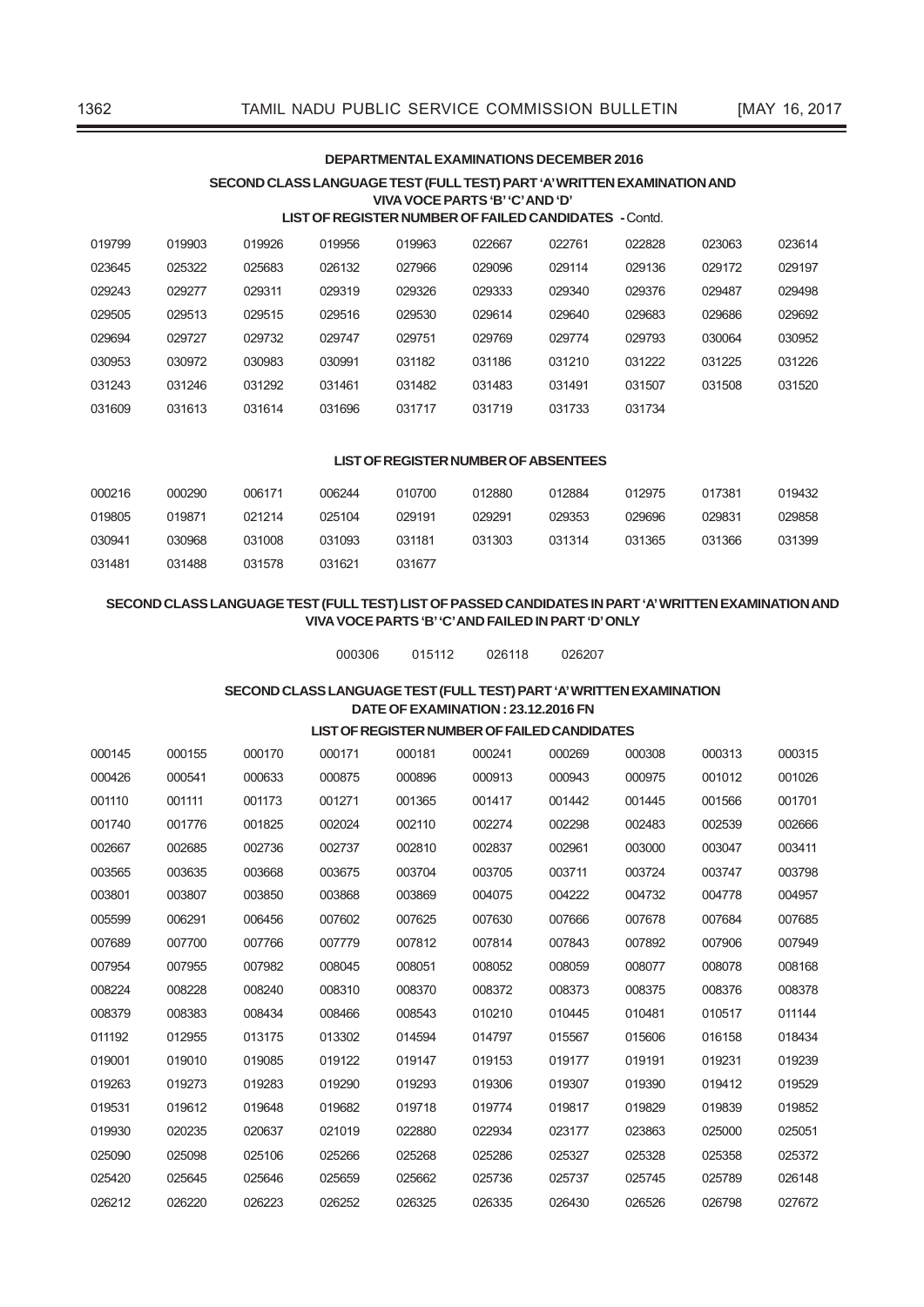031620 031653

# **deParTmeNTal eXamiNaTioNS december 2016 SecoNd claSS laNGuaGe TeST (Full TeST) ParT 'a' WriTTeN eXamiNaTioN daTe oF eXamiNaTioN : 23.12.2016 FN**

# **liST oF reGiSTer Number oF Failed caNdidaTeS - coNTd.**

| 027711 | 028910 | 029093 | 029140 | 029174 | 029175 | 029177 | 029195 | 029196 | 029199 |
|--------|--------|--------|--------|--------|--------|--------|--------|--------|--------|
| 029216 | 029254 | 029313 | 029374 | 029448 | 029613 | 029637 | 029659 | 029670 | 029671 |
| 029700 | 029794 | 029918 | 029968 | 029979 | 030002 | 030006 | 030022 | 030025 | 030037 |
| 030048 | 030082 | 030103 | 030119 | 030131 | 030142 | 030168 | 030179 | 030192 | 030197 |
| 030207 | 030215 | 030217 | 030950 | 030980 | 030981 | 031011 | 031015 | 031039 | 031044 |
| 031057 | 031060 | 031078 | 031083 | 031088 | 031109 | 031111 | 031116 | 031119 | 031130 |
| 031138 | 031174 | 031176 | 031178 | 031193 | 031265 | 031291 | 031323 | 031358 | 031484 |

# **liST oF reGiSTer Number oF abSeNTeeS**

| 000016 | 000018 | 000177 | 000292 | 000293 | 000322 | 000447 | 000520 | 000554 | 000573 |
|--------|--------|--------|--------|--------|--------|--------|--------|--------|--------|
| 000729 | 000772 | 000790 | 000884 | 000903 | 001045 | 001380 | 001484 | 001669 | 001688 |
| 001813 | 001861 | 002204 | 002669 | 002735 | 002991 | 003046 | 003062 | 003084 | 003139 |
| 003168 | 003220 | 003402 | 003513 | 004861 | 005013 | 005071 | 005143 | 005157 | 006273 |
| 007396 | 007611 | 007686 | 007749 | 007811 | 007947 | 007962 | 007964 | 007965 | 008039 |
| 008056 | 008072 | 008230 | 008237 | 008323 | 008366 | 008371 | 008374 | 008377 | 008380 |
| 008381 | 008384 | 008385 | 008388 | 008426 | 008435 | 008557 | 009517 | 010460 | 011244 |
| 011445 | 011537 | 012813 | 012873 | 012915 | 012954 | 013000 | 013049 | 013197 | 015186 |
| 015804 | 016645 | 017563 | 019013 | 019034 | 019095 | 019104 | 019108 | 019109 | 019213 |
| 019243 | 019249 | 019269 | 019308 | 019309 | 019328 | 019438 | 019480 | 019493 | 019497 |
| 019538 | 019611 | 019649 | 019707 | 019755 | 019786 | 019789 | 019796 | 019800 | 019801 |
| 019804 | 019813 | 019861 | 019985 | 021311 | 023197 | 024999 | 025060 | 025070 | 025386 |
| 025623 | 025644 | 025660 | 025665 | 025668 | 025852 | 025920 | 025925 | 026299 | 026314 |
| 026554 | 026759 | 027513 | 027550 | 028625 | 028630 | 029028 | 029109 | 029144 | 029194 |
| 029200 | 029207 | 029214 | 029244 | 029260 | 029262 | 029305 | 029307 | 029351 | 029360 |
| 029387 | 029389 | 029468 | 029486 | 029491 | 029496 | 029532 | 029564 | 029581 | 029604 |
| 029609 | 029619 | 029636 | 029639 | 029651 | 029656 | 029657 | 029661 | 029666 | 029676 |
| 029695 | 029755 | 029767 | 029792 | 029864 | 029925 | 029980 | 030015 | 030024 | 030060 |
| 030069 | 030071 | 030156 | 030165 | 030169 | 030190 | 030199 | 030208 | 030932 | 030962 |
| 030967 | 030989 | 030990 | 030994 | 031000 | 031005 | 031149 | 031158 | 031175 | 031245 |
| 031305 | 031363 | 031364 | 031403 | 031405 | 031410 | 031443 | 031485 | 031486 | 031500 |
| 031567 | 031608 | 031635 | 031663 | 031665 | 031742 |        |        |        |        |

# **SecoNd claSS laNGuaGe TeST ParT d oNlY (viva voce) (TeST code 209) liST oF reGiSTer Number oF PaSSed caNdidaTeS**

### **Tiruvallur**

019227 GOPI.V NO.6.NAVANEETHN NAGAR ONDIKuPPAM MANAVALANAGAR,THIRuVALLuR DT PINCODE:602002

### **liST oF reGiSTer Number oF Failed caNdidaTeS**

### 022051

# **liST oF reGiSTer Number oF abSeNTeeS**

029636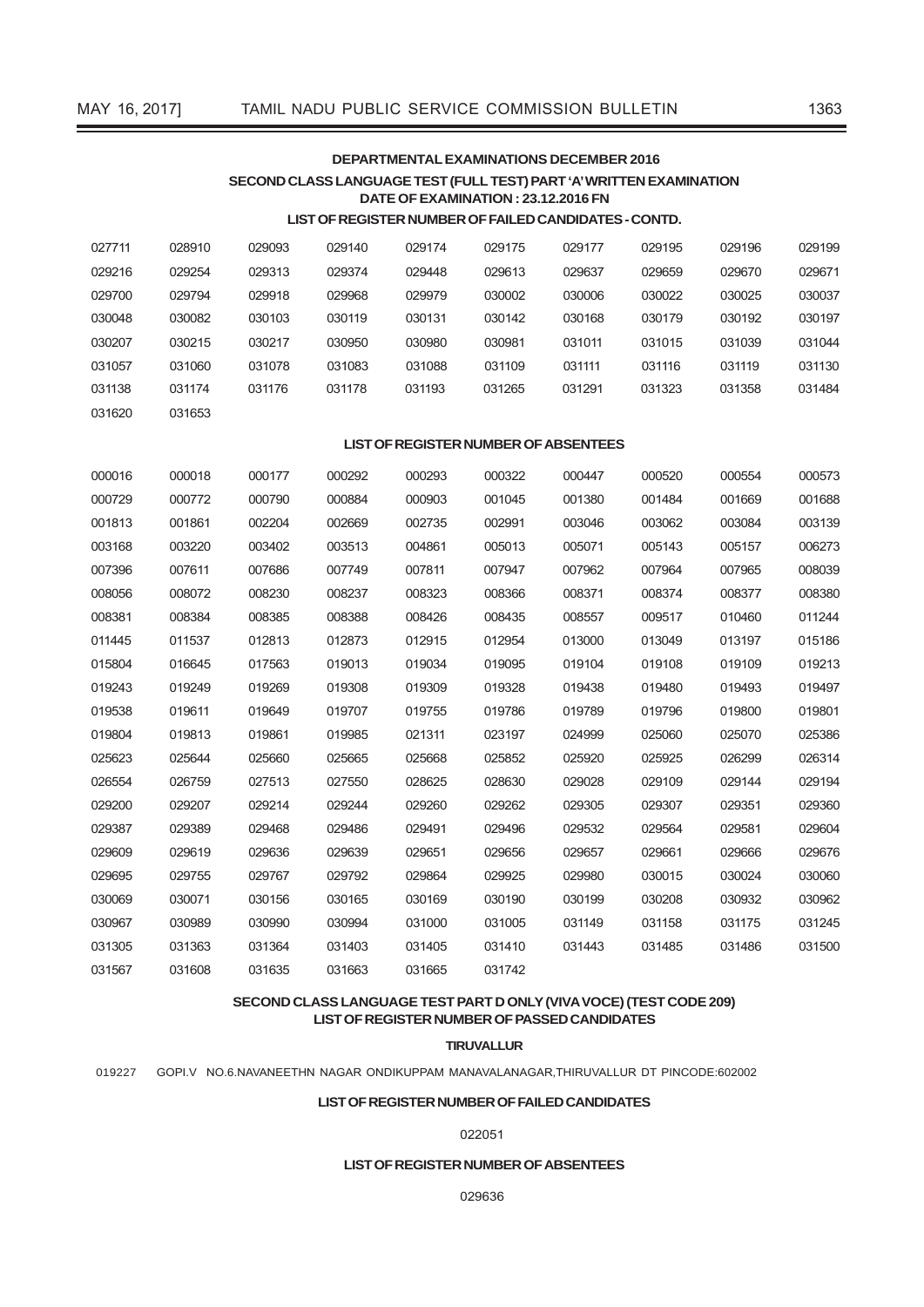# DEPARTMENTAL EXAMINATIONS DECEMBER 2016

# THIRD CLASS LANGUAGE TEST - HINDI (VIVA VOCE) (TEST CODE: 210) **LIST OF REGISTER NUMBER OF PASSED CANDIDATES**

# $-NII -$

# LIST OF REGISTER NUMBER OF FAILED CANDIDATES

### $-$  NII  $-$

### **LIST OF REGISTER NUMBER OF ABSENTEES**

### $-$  NIL  $-$

# THIRD CLASS LANGUAGE TEST - KANNADA (VIVA VOCE) (TEST CODE: 211) LIST OF REGISTER NUMBER OF PASSED CANDIDATES

 $-$  NIL  $-$ 

### LIST OF REGISTER NUMBER OF FAILED CANDIDATES

### $-NII -$

# **LIST OF REGISTER NUMBER OF ABSENTEES**

 $-MII -$ 

# THIRD CLASS LANGUAGE TEST - MALAYALAM (VIVA VOCE) (TEST CODE: 212) LIST OF REGISTER NUMBER OF PASSED CANDIDATES

### **DHARMAPURI**

006771 SIVAKUMAR K 45/1 RAMAKRISHNAPURAM STREET POLLACHI PINCODE:642001

**ERODE** 

008488 THAMILSELVAN M JOINT I SUBREGISTRAR OFFICE 81, OLD HOSPITAL STREET GOBICHETTIPALAYAM PINCODE:638452

#### **VIRLIDHLINAGAR**

027955 INDUNESAN B 2/494, SOUTH STREET SEMPATTI POST ARUPPUKOTTAI TALUK PINCODE:626105

# **LIST OF REGISTER NUMBER OF FAILED CANDIDATES**

027044

### **LIST OF REGISTER NUMBER OF ABSENTEES**

005570 024813

THIRD CLASS LANGUAGE TEST - TAMIL (VIVA VOCE) (TEST CODE: 213) LIST OF REGISTER NUMBER OF PASSED CANDIDATES

 $-MII -$ 

# LIST OF REGISTER NUMBER OF FAILED CANDIDATES

### $-NII -$

# **LIST OF REGISTER NUMBER OF ABSENTEES**

### $-$  NIL  $-$

# THIRD CLASS LANGUAGE TEST - TELEGU (VIVA VOCE) (TEST CODE: 214) LIST OF REGISTER NUMBER OF PASSED CANDIDATES

# $-$  NII  $-$

## LIST OF REGISTER NUMBER OF FAILED CANDIDATES

003505 008900 008976